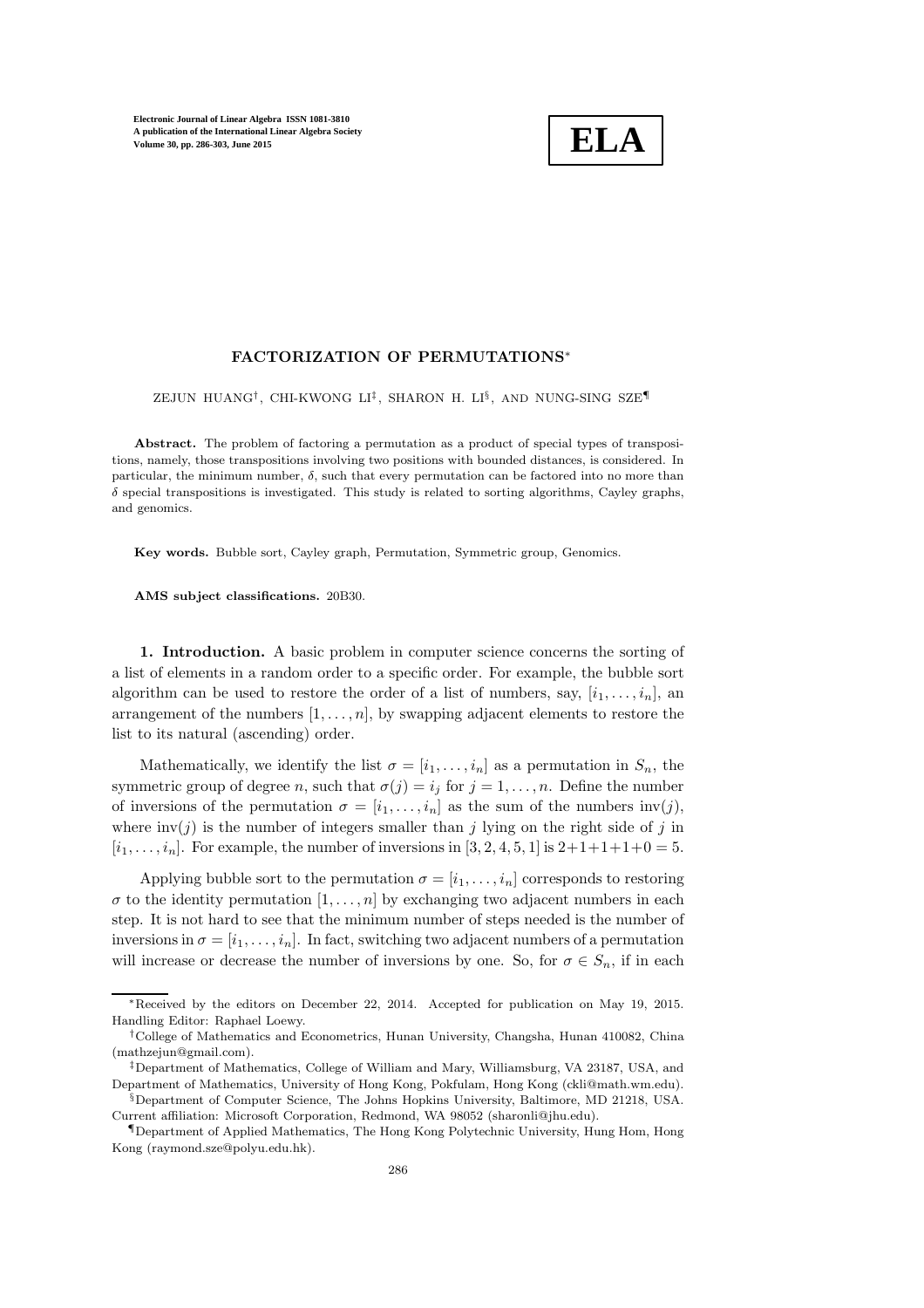**ELA**

#### Factorization of Permutations 287

step one swaps two adjacent numbers that are in the wrong order, i.e., so that the left one is larger than the right one, then one will get identity permutation after  $k$ steps, where k is the number of inversions of  $\sigma$ . Hence, the worst scenario is when the permutation  $[n, n-1, \ldots, 1] \in S_n$ , which has the maximum number of inversions:  $(n-1)+\cdots+1=n(n-1)/2$ . There are many other efficient sorting algorithms. We refer the readers to [\[7\]](#page-14-0) for more details.

In this note, we consider the problem of finding the minimum number of steps needed to convert a permutation to the identity permutation if one is allowed to switch the numbers in the *i*th and *j*th positions as long as  $|i - j| \leq m$ , for some  $m \in \{1, \ldots, n-1\}$ . Clearly, the bubble sort algorithm is the case when  $m = 1$ .

Let  $G_m$  be the set of transpositions  $(i, j)$  in  $S_n$  with  $|j - i| \leq m$ . We investigate the minimum number  $\delta(n,m)$  such that every permutation can be factored into no more than  $\delta(n,m)$  transpositions in  $G_m$ . For  $(n-1)/2 \leq m$ , we give a formula for  $\delta(n, m)$ , and characterize all permutations in  $S_n$  requiring  $\delta(n, m)$  transpositions in its factorization (see Theorem [2.6\)](#page-4-0). For  $1 < m < (n-1)/2$ , we obtain an upper bound for  $\delta(n, m)$  (see Section 2.2).

Note that the result on bubble sort can be formulated in terms of the Cayley graph of  $S_n$ , constructed as follows: Represent every permutation as a vertex, and connect two vertices  $\sigma_1$  and  $\sigma_2$  if  $\sigma_2 = \tau \sigma_1$  for a permutation  $\tau = (i, i + 1)$  which exchanges two adjacent numbers at the *i*th and  $(i + 1)$ th positions for some  $i \in \{1, ..., n-1\}$ . Then the bubble sort algorithm amounts to moving a permutation  $[i_1, \ldots, i_n]$  to  $[1, \ldots, n]$  in the Cayley graph most efficiently (using the minimum number of steps). Moreover,  $n(n-1)/2$  is the maximum distance from  $[1, \ldots, n]$  to another permutation  $[i_1, \ldots, i_n]$ , which is  $[n, \ldots, 1]$ . One easily shows that the value  $n(n-1)/2$  is actually the maximum distance between any two vertices, and is known as the diameter of the Cayley graph. It also indicates that a permutation is a product of no more than  $n(n-1)/2$  transpositions of the form  $(i, i + 1)$ .

Our study concerns the Cayley graph of using elements in  $S_n$  as vertices so that two vertices  $\sigma_1$  and  $\sigma_2$  are connected if  $\sigma_2 = \tau \sigma_1$  for a permutation  $\tau \in G_m$ .

The study of Cayley graphs of  $S_n$  has a long history; see [\[1,](#page-14-1) [2,](#page-14-2) [3,](#page-14-3) [5,](#page-14-4) [6,](#page-14-5) [8,](#page-14-6) [9,](#page-14-7) [10,](#page-14-8) [13\]](#page-14-9) and their references. Note that in some of these papers, the authors study the minimum number of transpositions needed in the factorization. It is in essence studying the diameter of the underlying Cayley graphs.

It is interesting to note that the study is related to other topics such as genome rearrangement. In nature, some species have similar genetic make up and differ only in the order of their genes. Finding the shortest rearrangement path between two related bacteria or viruses is useful in drug discovery and vaccine development. The study is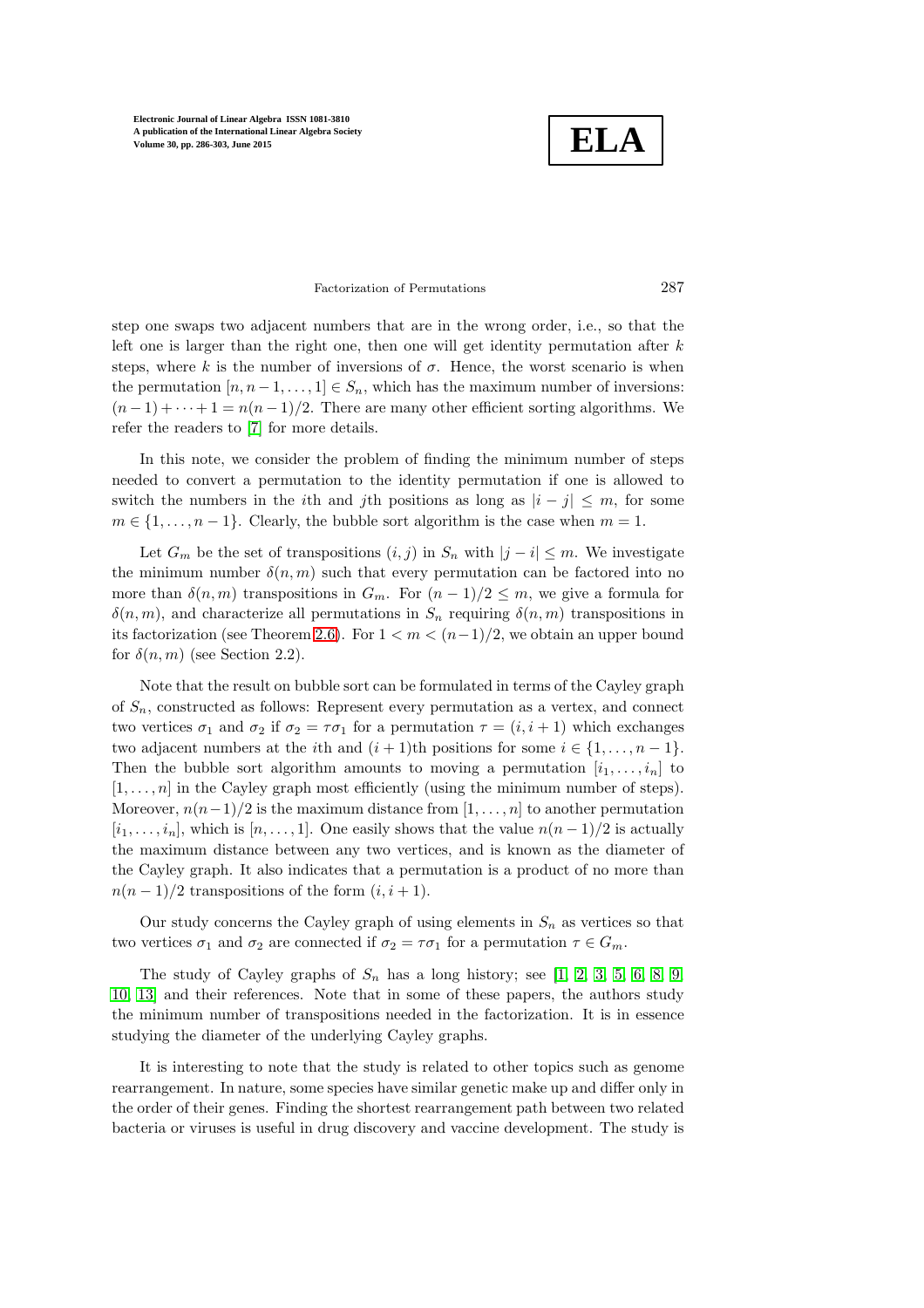

#### 288 Z. Huang, C.K. Li, S.H. Li, and N.S. Sze

also useful in the study of mutations. In fact, a slight change of the genetic sequence may have significant effect, and it is more likely to see a change (permutation) of the positions of the nucleotides close to each other in the genetic sequences. That is why there is keen interest in studying such permutations in genetic sequences; for example, see [\[4,](#page-14-10) [11,](#page-14-11) [12\]](#page-14-12) and their references.

2. Main results. Following Section 1, for  $m \in \{1, \ldots, n-1\}$ , let  $G_m$  be the set of transpositions  $(i, j)$  in  $S_n$  with  $|j - i| \leq m$ . Then  $G_m$  generates  $S_n$ , i.e., every permutation in  $S_n$  is a product of transpositions in  $G_m$ .

We are interested in finding the smallest number of transpositions in  $G_m$  needed to convert a given permutation to the identity, and those permutations which require the maximum number of transpositions to do the reduction.

Consider the Cayley graph  $\Gamma_{n,m}$  so that the vertices are elements in  $S_n$ , and two vertices  $\sigma_1$  and  $\sigma_2$  are adjacent if  $\sigma_1 \sigma_2^{-1} \in G_m$ . Denote by 1 the identity permutation  $[1, \ldots, n]$ . We are interested in the shortest path connecting the identity permutation 1 to a given permutation  $\sigma$ . The length of this path is denoted by  $d(1, \sigma, m)$ . Also, we are interested in the permutation  $\sigma^*$  with a maximum distance to the identity 1. Clearly, the maximum distance will be the same as the maximum distance between any two vertices in the Cayley graph, and we will denote this quantity by  $\delta(n, m)$ , as introduced in Section 1. By the discussion in Section 1, we have  $\delta(n, 1) = n(n-1)/2$ .

Let  $\sigma = (j_1, j_2, \ldots, j_r) \in S_n$  be a cycle of length r, i.e., the permutation  $\sigma \in S_n$ such that  $\sigma(j_1) = j_2, \ldots, \sigma(j_{r-1}) = j_r, \sigma(j_r) = j_1$  and  $\sigma(j) = j$  for other j. Also denote by  $[x]$  the smallest integer greater than or equal to x and  $[x]$  the largest integer less than or equal to  $x$  respectively.

<span id="page-2-0"></span>The following lemma will be used frequently in our discussion.

LEMMA 2.1. Let  $C_1 = (i_1, i_2, \ldots, i_k)$  and  $C_2 = (j_1, j_2, \ldots, j_s)$  be two disjoint cycles in  $S_n$ . Suppose  $\tau_1 = (i_\alpha, i_\beta)$  and  $\tau_2 = (i_u, j_v)$  with  $1 \leq \alpha < \beta \leq k$ ,  $1 \leq u \leq k$ and  $1 \leq v \leq s$ . Then

$$
\tau_1 C_1 = (i_{\alpha}, i_{\beta})(i_1, i_2, \dots, i_k) = (i_1, i_2, \dots, i_{\alpha-1}, i_{\beta}, i_{\beta+1}, \dots, i_k)(i_{\alpha}, i_{\alpha+1}, \dots, i_{\beta-1})
$$

is the product of two disjoint cycles, and

$$
\tau_2 C_1 C_2 = (i_u, j_v)(i_1, i_2, \dots, i_k)(j_1, j_2, \dots, j_s)
$$
  
=  $(i_1, i_2, \dots, i_{u-1}, j_v, j_{v+1}, \dots, j_s, j_1, j_2, \dots, j_{v-1}, i_u, i_{u+1}, \dots, i_k)$ 

is a cycle.

The result for  $m = 1$  was discussed in Section 1. The other extreme is when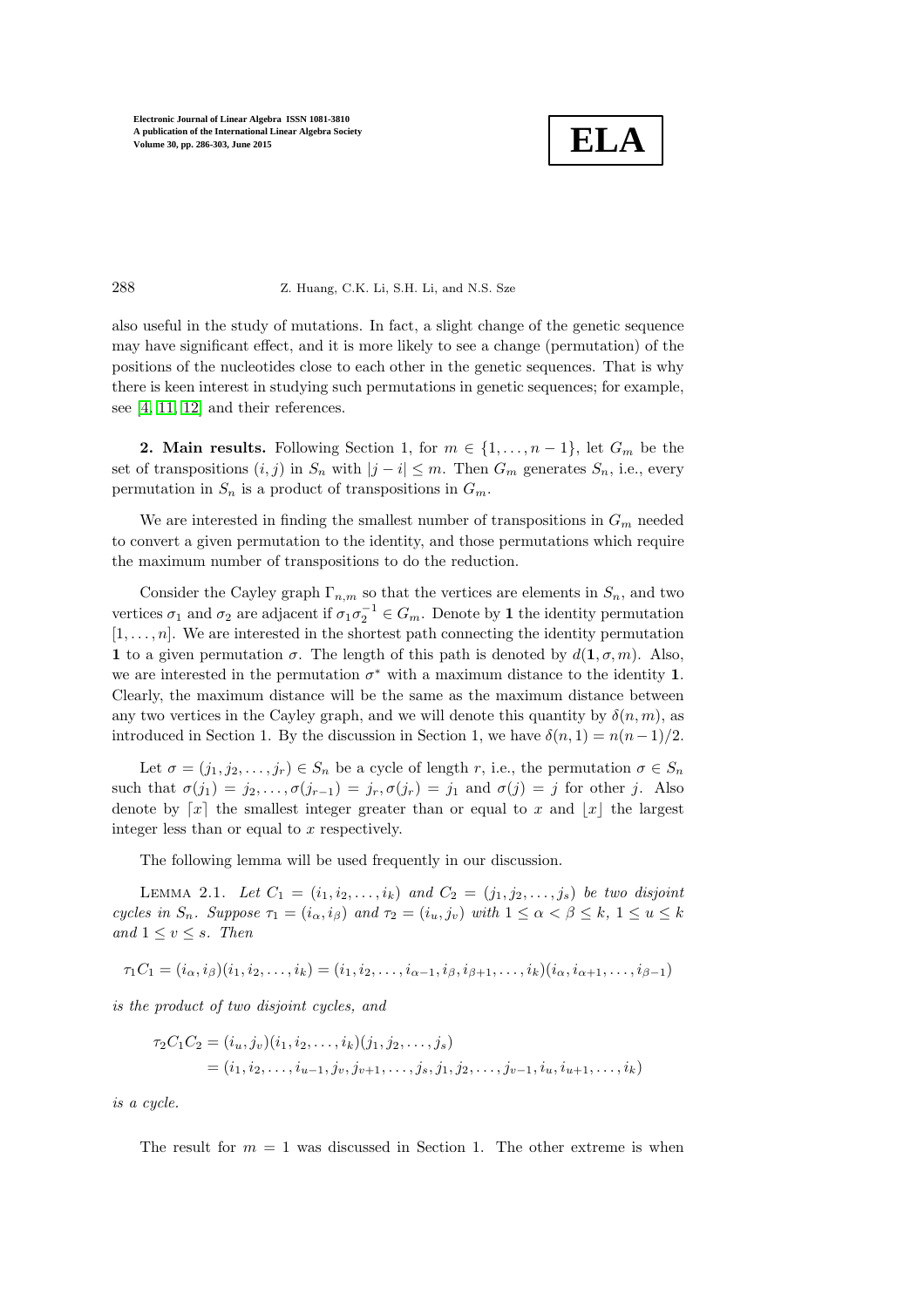

### Factorization of Permutations 289

 $m = n - 1$ , i.e.,  $G_m$  is the set of all transpositions. We have the following known result, see [\[1,](#page-14-1) [9\]](#page-14-7). Here we give a short proof of it for completeness.

PROPOSITION 2.2. Suppose  $\sigma \in S_n$ . Then  $d(1, \sigma, n-1) = n-r$ , where r is the number of cycles in the disjoint cycle representation of  $\sigma$  under the convention that each fixed point is counted as a 1-cycle. Thus,  $\delta(n, n - 1) = n - 1$  is attained at a n-cycle.

*Proof.* Writing  $\sigma = \tau_1 \cdots \tau_k \in S_n$  for a minimum number of transpositions  $\tau_1, \ldots, \tau_k$  is the same as finding the minimum number of transpositions  $\tau_1, \ldots, \tau_k$ such that  $\tau_k \cdots \tau_1 \sigma = 1$ . Using Lemma [2.1,](#page-2-0) to convert  $\sigma$  to the product of n disjoint cycles, i.e., back to the identity permutation  $[1, \ldots, n]$  most efficiently by composing  $\sigma$  with transpositions, the most efficient way is to choose transposition  $(i, j)$  in each step such that i and j lie in the same cycle. So, using  $n-r$  transpositions  $\tau_1, \ldots, \tau_{n-r}$ to convert  $\sigma$  to the identity permutation will be the most efficient scheme.  $\Box$ 

**2.1.** The case when  $m \ge (n-1)/2$ . Given  $\sigma \in S_n$ , denote by  $K_1(\sigma)$  the set of transpositions in  $G_{n-1}$  splitting a cycle of  $\sigma$  into two and by  $K_2(\sigma)$  the set of transpositions in  $G_{n-1}$  jointing two cycles of  $\sigma$  into one. We call  $K_1(\sigma)$  and  $K_2(\sigma)$ type one and type two transpositions, respectively. By Lemma [2.1,](#page-2-0) we have

PROPOSITION 2.3. Let  $\sigma \in S_n$ ,  $\tau_1 \in K_1(\sigma)$  and  $\tau_2 \in K_2(\sigma)$ . Then  $d(1, \tau_1 \sigma, n-1) = d(1, \sigma, n-1) - 1$  and  $d(1, \tau_2 \sigma, n-1) = d(1, \sigma, n-1) + 1$ .

For any cycle  $C = (i_1, \ldots, i_p)$  in  $S_n$ , we say that C is in the set  $L_m$  if for each term  $i_u$  in C, there is a term  $i_v$  such that  $|i_u - i_v| > m$ . On the other hand, a cycle  $C \notin L_m$  if there is some  $1 \leq r \leq p$  such that  $|i_t - i_r| \leq m$  for all  $t = 1, \ldots, p$ .

<span id="page-3-1"></span>LEMMA 2.4. Let n and m be positive integers and  $5 \le n \le 2m + 1$ . Suppose  $C = (i_1, i_2, \ldots, i_p)$  is a length p cycle in  $S_n$ . Then one of the following holds.

- (a) If  $C \in L_m$ , then C can be written as a product of  $p+1$  transpositions in  $G_m$ .
- (b) If  $C \notin L_m$ , then C can be written as a product of  $p-1$  transpositions in  $G_m$ .

Furthermore, suppose  $C_i = (i_1, \ldots, i_p)$  and  $C_j = (j_1, \ldots, j_q)$  are two cycles in  $L_m$ . If there are  $1 \le r \le p$  and  $1 \le s \le q$  such that

<span id="page-3-0"></span> $|i_t-j_s| \leq m$  for all  $t = 1, \ldots, p$  and  $|j_u-i_r| \leq m$  for all  $u = 1, \ldots, q$ , (2.1) then  $C_iC_j$  can be written as a product of  $p + q$  transpositions in  $G_m$ .

*Proof.* Suppose  $C \in L_m$ . Notice that  $|i_t - (m+1)| \leq m$  for all t. Then one can write

$$
C = (m+1, i_p)(m+1, i_{p-1})(m+1, i_{p-2}) \cdots (m+1, i_2)(m+1, i_1)(m+1, i_p).
$$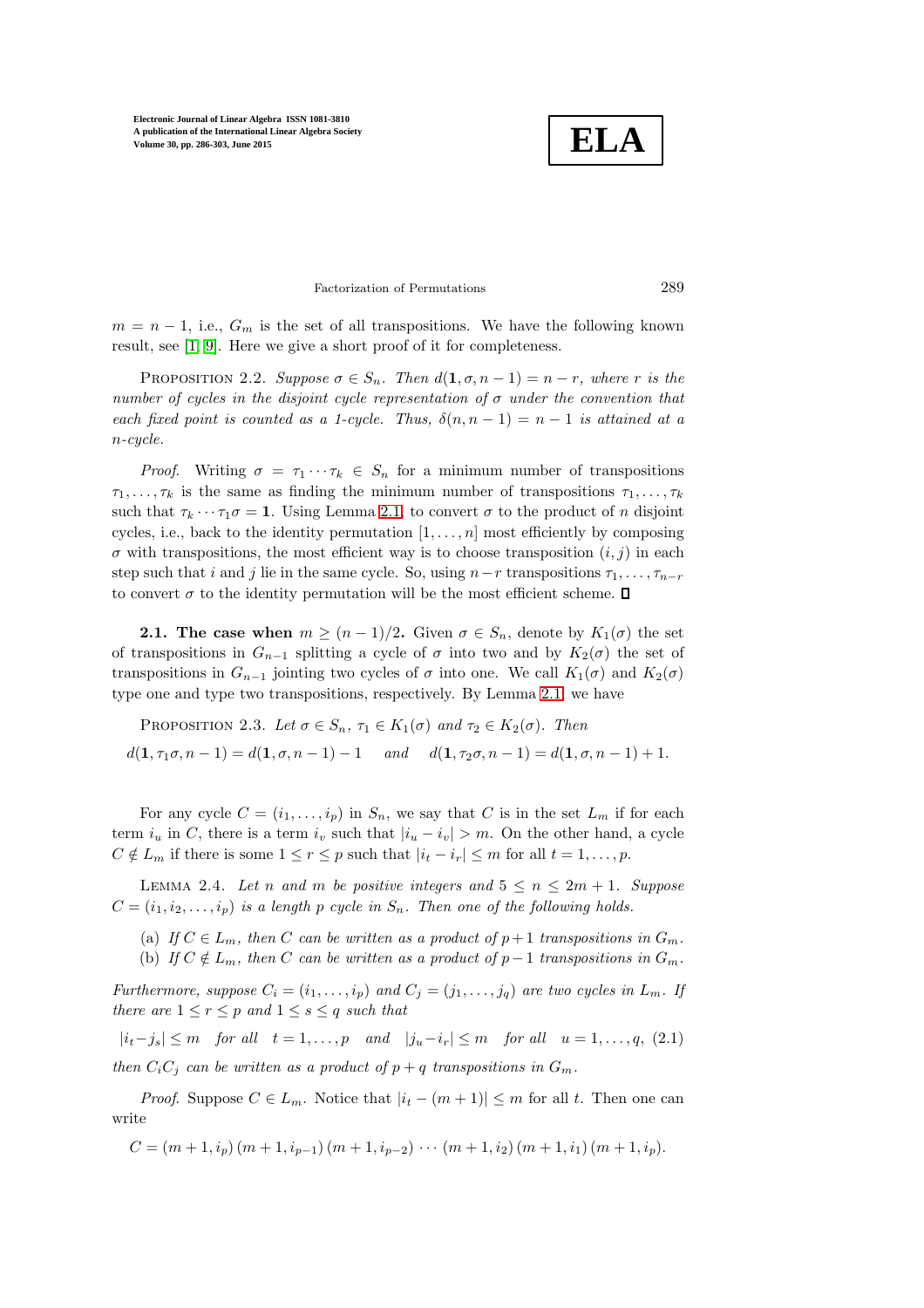

290 Z. Huang, C.K. Li, S.H. Li, and N.S. Sze

Then the result (a) holds.

Suppose now  $C \notin L_m$ . That is, there is some  $1 \leq r \leq p$  such that  $|i_t - i_r| \leq m$ for all  $t = 1, \ldots, p$ . Without loss of generality, we may assume that  $r = p$ . Then C can be written as

$$
C = (i_p, i_{p-1}) (i_p, i_{p-2}) (i_p, i_{p-3}) \cdots (i_p, i_2) (i_p, i_1).
$$

Thus, the result (b) holds.

Suppose now  $C_i$  and  $C_j$  are disjoint cycles and satisfying  $(2.1)$ . we may assume that  $r = p$  and  $s = q$  in [\(2.1\)](#page-3-0). Then  $C_i C_j$  can be written as

 $C_iC_j = (j_q, i_p)(j_q, i_{p-1})(j_q, i_{p-2})\cdots (j_q, i_2)(j_q, i_1)(i_p, j_{q-1})(i_p, j_{q-2})\cdots (i_p, j_1)(i_p, j_q).$ 

<span id="page-4-1"></span>Thus, the result follows.  $\Box$ 

LEMMA 2.5. Let n and m be positive integers and  $5 \le n \le 2m + 1$ . Suppose  $\sigma \in S_n$  has a disjoint cycle decomposition  $C_1 \cdots C_r$  under the convention that each fixed point is counted as a 1-cycle. If s of the cycles  $C_i$  belongs to  $L_m$  and among them, t disjoint pairs of  $C_i$  and  $C_j$  satisfy condition [\(2.1\)](#page-3-0) in Lemma [2.4,](#page-3-1) then

$$
d(1, \sigma, m) \le n - r + 2s - 2t.
$$

*Proof.* Suppose  $\sigma \in S_n$  has a disjoint cycle decomposition  $C_1 \cdots C_r$  such that  $C_j \in L_m$  for  $j = 1, \ldots, s, C_j \notin L_m$  for  $j = r - s + 1, \ldots, r$ . Further, the cycles  $C_{2k-1}$ and  $C_{2k}$  satisfy condition [\(2.1\)](#page-3-0) for  $k = 1, \ldots, t$ .

Assume that  $C_j$  has length  $\ell_j$  for  $j = 1, \ldots, r$ . Then by Lemma [2.4,](#page-3-1)

$$
d(1, \sigma, m) \le \sum_{j=1}^{2t} \ell_j + \sum_{j=2t+1}^{s} (\ell_j + 1) + \sum_{j=s+1}^{r} (\ell_j - 1)
$$
  
= 
$$
\left(\sum_{j=1}^{r} \ell_j\right) + (s - 2t) - (r - s) = n - r + 2s - 2t.
$$

<span id="page-4-0"></span>THEOREM 2.6. Let n and m be positive integers and  $5 \le n \le 2m + 1$ . Then

$$
\delta(n,m) = n + d - 1 \quad \text{with} \quad d = \left\lfloor \frac{n-m}{2} \right\rfloor.
$$

A permutation  $\sigma \in S_n$  attains  $d(1, \sigma, m) = n + d - 1$  if and only if one of the following holds.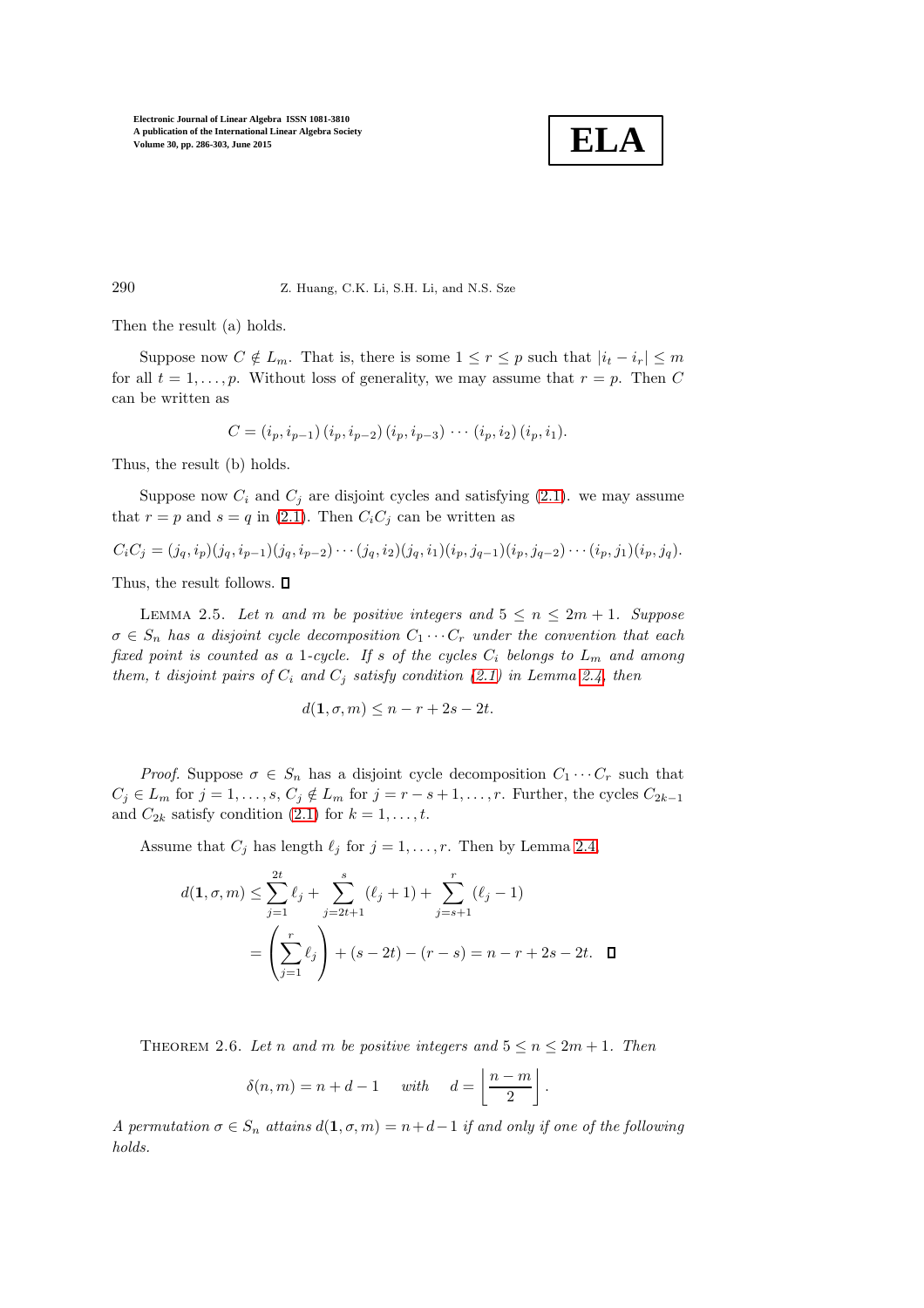

Factorization of Permutations 291

(a)  $(n - m)$  is even and  $\sigma$  is a product of  $d + 1$  disjoint cycles of the form

 $(i_1, j_1)(i_2, j_2)\cdots(i_d, j_d)(k_1, \ldots, k_{n-2d}),$ 

where  $\{i_1, \ldots, i_d\} = \{1, \ldots, d\}, \{j_1, \ldots, j_d\} = \{n - d + 1, \ldots, n\},$  and  ${k_1, \ldots, k_{n-2d}} = {d+1, \ldots, n-d}.$ 

- (b)  $(n-m)$  is odd and  $\sigma$  is a product of  $d+1$  disjoint cycles of the form
- (b.1)  $(i_1, j_1)(i_2, j_2)\cdots (i_{d-1}, j_{d-1})(i_d, j_d)(k_1, \ldots, k_{n-2d}),$

where  $\{i_1, \ldots, i_d\} \subseteq \{1, \ldots, d+1\}, \{j_1, \ldots, j_d\} \subseteq \{n-d, \ldots, n\},$  and  $\{k_1, \ldots, k_{n-2d}\} \subseteq \{d+1, \ldots, n-d\}$  such that  $\{d+1, n-d\} \cap \{k_1, \ldots, k_{n-2d}\} \neq$ ∅.

- (b.2)  $(i_1, j_1)(i_2, j_2)\cdots(i_{d-1}, j_{d-1})(i_d, j_d, i_{d+1})(k_1, \ldots, k_{n-2d-1}),$ where  $\{i_1, \ldots, i_{d+1}\} = \{1, \ldots, d+1\}, \{j_1, \ldots, j_d\} = \{n-d+1, \ldots, n\},$  and  ${k_1, \ldots, k_{n-2d-1}} = {d+2, \ldots, n-d}.$
- (b.3)  $(i_1, j_1)(i_2, j_2)\cdots(i_{d-1}, j_{d-1})(i_d, j_d, j_{d+1})(k_1, \ldots, k_{n-2d-1}),$ where  $\{i_1, \ldots, i_d\} = \{1, \ldots, d\}, \{j_1, \ldots, j_{d+1}\} = \{n-d, \ldots, n\}, \text{and}$  ${k_1, \ldots, k_{n-2d-1}} = {d+1, \ldots, n-d-1}.$
- (b.4)  $(i_1, j_1)(i_2, j_2)\cdots(i_{d-1}, j_{d-1})(i_d, j_d, i_{d+1}, j_{d+1})(k_1, \ldots, k_{n-2d-2}),$ where  $\{i_1, \ldots, i_{d+1}\} = \{1, \ldots, d+1\}, \{j_1, \ldots, j_{d+1}\} = \{n-d, \ldots, n\},$  and  ${k_1, \ldots, k_{n-2d-2}} = {d+2, \ldots, n-d-1}$  such that  ${d+1, n-d} \cap {i_d, j_d, i_{d+1}, j_{d+1}} \neq \emptyset.$

*Proof.* Suppose  $\sigma$  has a disjoint cycles decomposition  $C_1 \cdots C_r$ . Assume  $C_1, \ldots$ ,  $C_s$  are disjoint cycles in  $L_m$  while  $C_{s+1}, \ldots, C_r$  are not in  $L_m$ . Notice that  $|i - \lceil \frac{n+1}{2} \rceil \leq m$  for all  $i = 1, ..., n$ . It follows that the cycle containing  $\lceil \frac{n+1}{2} \rceil$  is not in  $L_m$  and  $r > s$ . For  $j = 1, ..., s$ , let  $u_j$  and  $v_j$  be the smallest term and largest term of the cycle  $C_j$ , respectively. Since  $C_i \in L_m$ , we have  $|v_i - u_i| > m$ ,

$$
\{u_1, \ldots, u_s\} \subseteq \{1, \ldots, n-m-1\} \text{ and } \{v_1, \ldots, v_s\} \subseteq \{m+2, \ldots, n\}.
$$

Note that if  $|v_j - u_i| \leq m$  then  $C_i$  and  $C_j$  satisfy [\(2.1\)](#page-3-0). Moreover, since  $n-m-1 < m+2$ , we have

$$
\min_{1 \le i \le s} v_i > \max_{1 \le i \le s} u_i.
$$

Now assume there are t disjoint pairs of cycles satisfying [\(2.1\)](#page-3-0). Without loss of generality, we assume that no pair satisfying  $(2.1)$  can be found among the cycles  $C_1, \ldots, C_{\hat{s}}$  with  $\hat{s} = s - 2t$ . Then we have  $|v_j - u_i| > m$  for all  $1 \leq i, j \leq \hat{s}$ , and

$$
\hat{s} \le \max_{1 \le i \le \hat{s}} u_i \le \min_{1 \le j \le \hat{s}} v_j - (m+1) \le (n-\hat{s}+1) - (m+1).
$$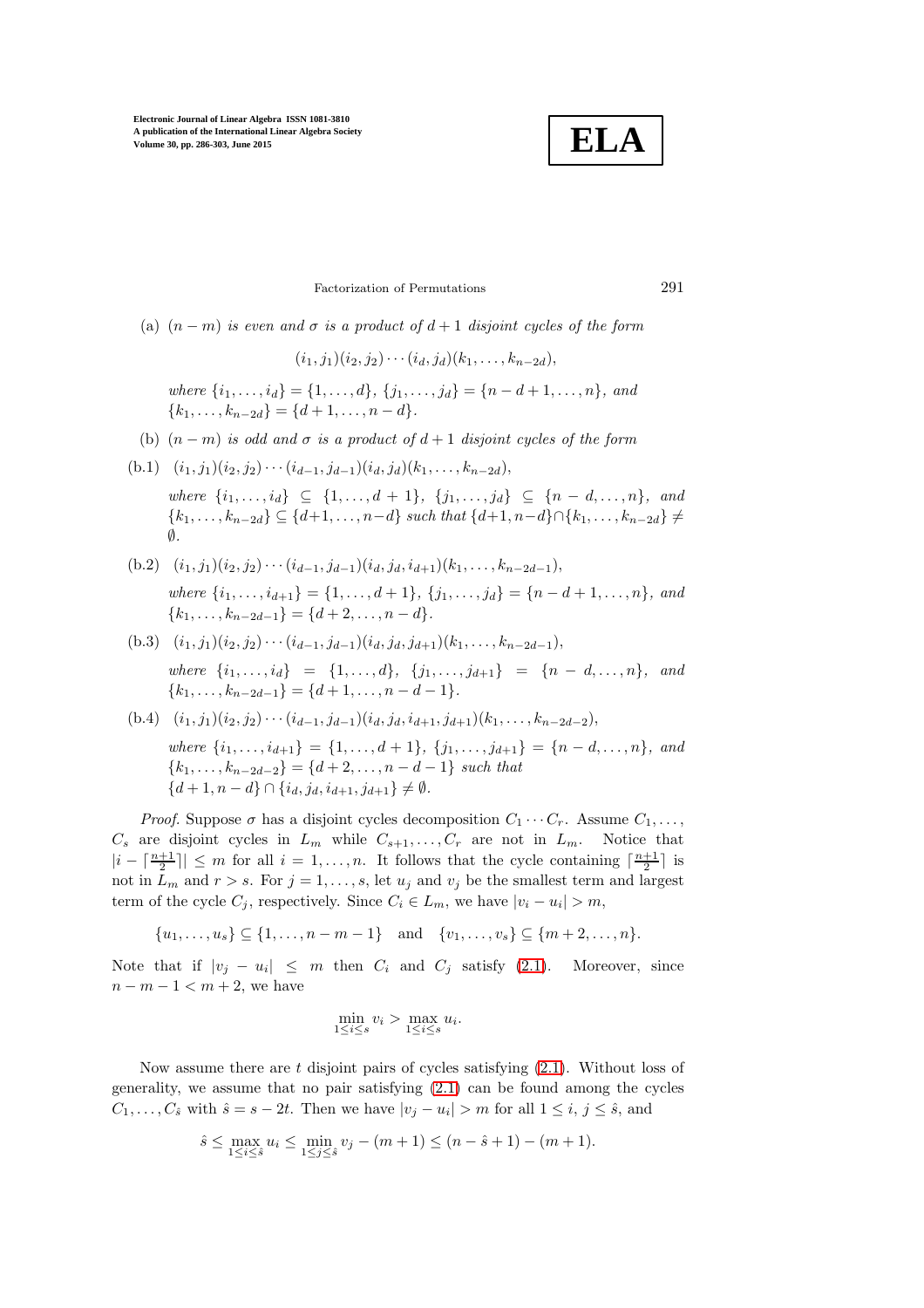

292 Z. Huang, C.K. Li, S.H. Li, and N.S. Sze

Thus,  $2\hat{s} \leq n-m$ , and hence,  $\hat{s} \leq \left\lfloor \frac{n-m}{2} \right\rfloor = d$ . By Lemma [2.5](#page-4-1) and the fact that  $r > s$ ,

$$
d(1, \sigma, m) \le n - r + 2s - 2t = n + \hat{s} - (r - s) \le n + d - 1. \tag{2.2}
$$

Furthermore, equality holds only if  $\hat{s} = d$  and  $r - s = 1$ .

Assume now that  $\sigma$  attains the upper bound. Then  $\hat{s} = d$ . As any two cycles of  $C_1, \ldots, C_{\hat{s}}$  do not satisfy  $(2.1)$ , we must have

<span id="page-6-0"></span>
$$
\max_{1 \le i \le d} u_i \le d+1 \quad \text{and} \quad \min_{1 \le j \le d} v_j \ge n-d. \tag{2.3}
$$

Furthermore, at most one of the inequalities is actually an equality if  $n - m$  is odd while both two inequalities are strict inequalities if  $n - m$  is even. If  $t > 0$ , the union of the two sets

$$
\{u_{d+1},\ldots,u_{d+2t}\}\cap\{1,\ldots,d\} \text{ and } \{v_{d+1},\ldots,v_{d+2t}\}\cap\{n-d+1,\ldots,n\}
$$

contains at most one element. Therefore, there is k such that  $u_{d+k} > d$  and  $v_{d+k} < n-d+1$ . But then

$$
v_{d+k} - u_{d+k} < n - d - (d+1) = n - 2d - 1 \le m
$$

which contradicts that  $C_{d+k} \in L_m$ . Hence,  $t = 0$ . Thus,  $\hat{s} = s = d$  and  $\sigma$  has a  $d+1$ disjoint cycle decomposition  $C_1 \cdots C_{d+1}$  with  $\{C_1, \ldots, C_d\} \subseteq L_m$  and  $C_{d+1} \notin L_m$ .

If  $n - m$  is even, then  $2d = n - m$  and by [\(2.3\)](#page-6-0) we have

$$
\max_{1 \le i \le d} u_i = d \quad \text{and} \quad \min_{1 \le j \le d} v_j = n - d + 1.
$$

It follows that

<span id="page-6-1"></span>
$$
\{u_1, \ldots, u_d\} = \{1, \ldots, d\} \text{ and } \{v_1, \ldots, v_d\} = \{n - d + 1, \ldots, n\}.
$$
 (2.4)

Thus, each  $C_i$  has exactly one element in  $\{1, \ldots, d\}$  and one element in  ${n-d+1,\ldots,n}.$ 

Suppose any of  $C_1, \ldots, C_d$  has length greater than 2. Without loss of generality, assume  $C_1 = (i_1, \ldots, i_p)$  has length  $p > 2$ , with  $d+1 \leq i_p \leq n-d$ . By symmetry, let us first assume that  $d+1 \leq i_p \leq m$ . For the case for  $m < i_p \leq n-d$ , one can obtain the same conclusion by a similar argument. Let  $i_{\ell}$  be the only element of  $C_1$  that lies in  ${n-d+1,\ldots,n}$ . Then one can see that

$$
|i_t - i_p| \le m \quad \text{for} \quad t = 1, \dots, p, \ t \ne \ell.
$$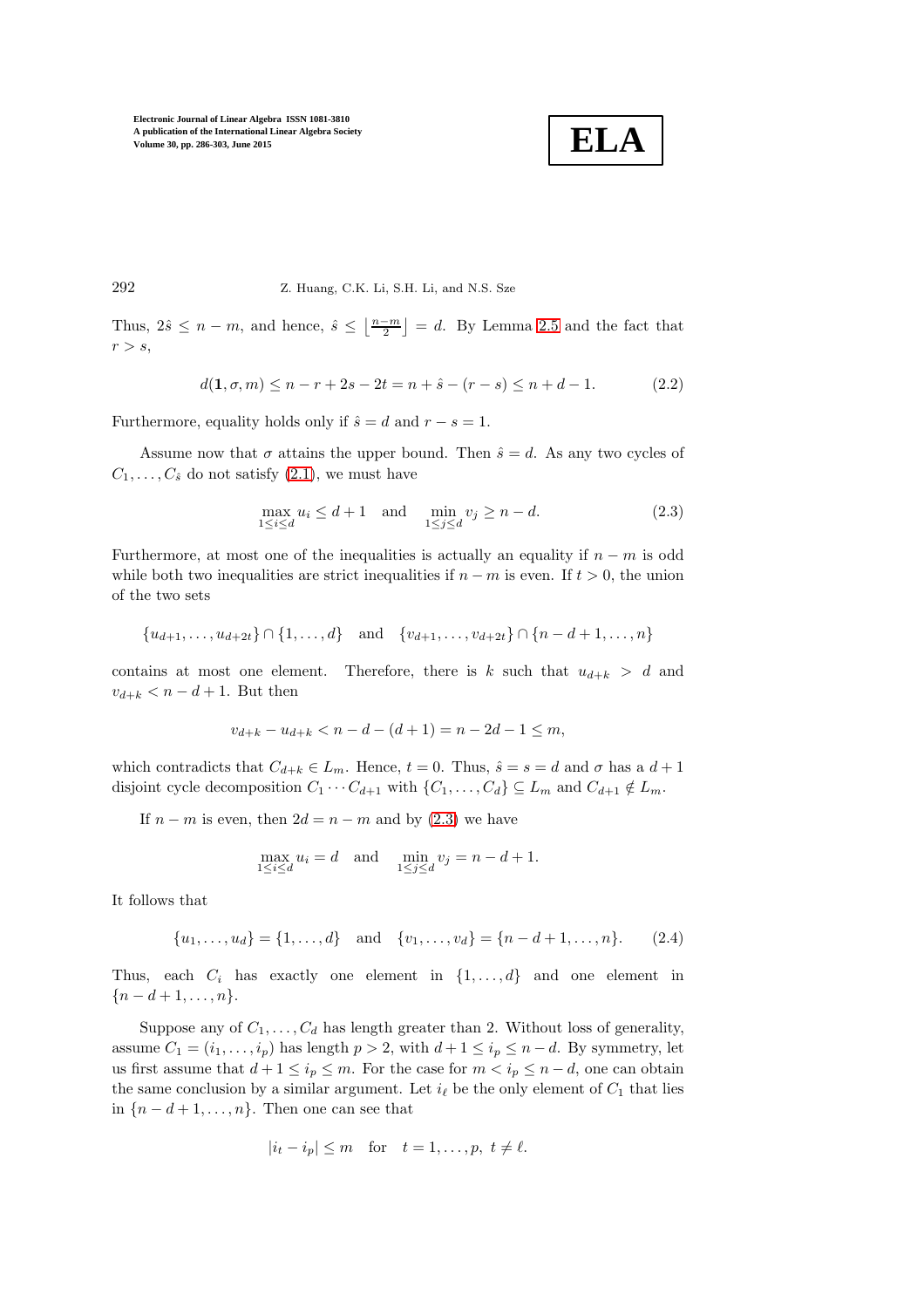**ELA**

# Factorization of Permutations 293

Since  $C_1 \in L_m$ , we have  $i_l - i_p > m$ , i.e.,  $i_l > i_p + m \geq d+1 + m = n - d + 1$ . By [\(2.4\)](#page-6-1), there is another cycle, say  $C_2$ , with  $v_2 = n - d + 1$  such that  $|v_2 - i_p| \leq m$ . Let  $C_2 = (j_1, \ldots, j_q)$ . Then

$$
|j_t - i_p| \le m \quad \text{for} \quad t = 1, \dots, q.
$$

We assume that  $j_q = v_2$ . Then  $C_1C_2$  can be written as

 $C_1C_2 = (i_p, i_{p-1})\cdots(i_p, i_{\ell+1})(i_p, j_q)(j_q, i_{\ell})(i_p, j_{q-1})\cdots(i_p, j_1)(i_p, j_q)(i_p, i_{\ell-1})\cdots(i_p, i_1),$ 

which is a product of  $p + q$  transpositions in  $G_m$ . By Lemma [2.4,](#page-3-1)  $C_3 \cdots C_{d+1}$  can be written as a product of  $n - (p + q) + (d - 3)$  transpositions in  $G_m$ . Thus,  $\sigma$  is a product of  $n+d-3$  transpositions, which contradicts that  $\sigma$  attains the upper bound. Therefore, all  $C_i$  have length 2 and the case (a) holds by  $(2.4)$ .

Now if  $n - m$  is odd, then  $2d = m - n - 1$ . By [\(2.3\)](#page-6-0), we have either

(i) 
$$
\max_{1 \le i \le d} u_i = d
$$
 and  $\min_{1 \le j \le d} v_j \ge n - d$ 

or

(ii) 
$$
\max_{1 \le i \le d} u_i \le d+1 \quad \text{and} \quad \min_{1 \le j \le d} v_j = n-d+1.
$$

Then either

<span id="page-7-0"></span>(i) 
$$
\{u_1, \ldots, u_d\} = \{1, \ldots, d\}
$$
 and  $\{v_1, \ldots, v_d\} \subseteq \{n-d, \ldots, n\}$  (2.5)

or

<span id="page-7-1"></span>(ii) 
$$
\{u_1, \ldots, u_d\} \subseteq \{1, \ldots, d+1\}
$$
 and  $\{v_1, \ldots, v_d\} = \{n-d+1, \ldots, n\}$ . (2.6)

Suppose any of  $C_i$ ,  $1 \leq i \leq d$ , contains an element in  $\{d+2,\ldots,n-d-1\}$ . Without loss of generality, assume  $C_1 = (i_1, \ldots, i_p)$  is the cycle and  $d+2 \leq i_p \leq m$ . Then there is another length q cycle, say  $C_2$ , such that  $|v_2 - i_p| \leq m$ . Following the same above argument, we conclude that  $C_1C_2$  is a product of  $p + q$  transpositions in  $G_m$ . By a similar argument as above, one can conclude that this contradicts our assumption. Therefore, the elements of all  $C_i$ ,  $1 \leq i \leq d$ , lie in  $\{1, \ldots, d+1\} \cup \{n-d, \ldots, n\}$ . Furthermore, at most two cycles have length greater than 2.

Case I. Suppose all these cycles have length 2. Then by  $(2.5)$  and  $(2.6)$ , the case (b.1) follows.

Case II. Suppose all cycles  $C_1, \ldots, C_d$  have length at most 3. Since all these cycles are in  $L_m$ , each of them can contain at most one of  $d+1$  or  $n-d$  but not both. We claim that exactly one of  $d+1$  or  $n-d$  does not lie in any of cycles. Suppose not, that is, there are two cycles and each of them contains  $d + 1$  and  $n - d$  respectively.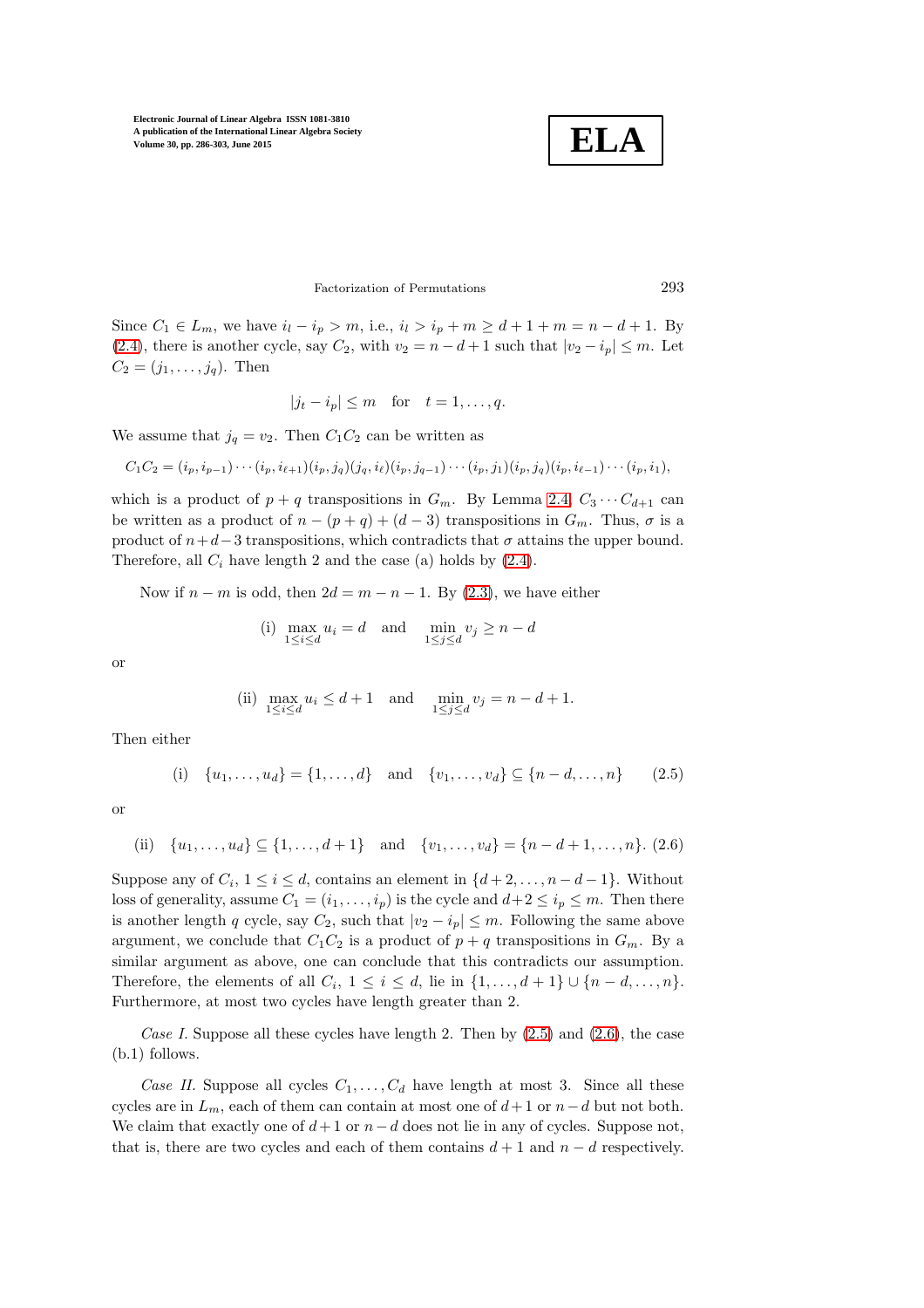**ELA**

### 294 Z. Huang, C.K. Li, S.H. Li, and N.S. Sze

If both of two these cycles are of length 2, say  $C_1 = (i_1, i_2)$  and  $C_2 = (j_1, j_2)$  with  $j_1 < i_1 = d + 1 < j_2 = n - d < i_2$ . Then  $C_1 C_2 = (i_1, j_2)(j_1, i_1)(j_2, i_2)(i_1, j_2)$  is a product of 4 transpositions in  $G_m$ . By Lemma [2.4,](#page-3-1)  $\sigma$  is a product of  $n + d - 3$ transpositions in  $G_m$ , a contradiction. Now if one of these two cycles has length 3 while another has length 2, say  $C_1 = (i_1, i_2)$  with  $i_1 = d + 1$  and  $i_2 \geq n - d + 1$ and  $C_2 = (j_1, j_2, j_3)$  with  $j_2 = n - d$ . Then by [\(2.6\)](#page-7-1), either  $j_1 \leq d < j_2 < j_3$  or  $j_3 \leq d < j_2 < j_1$ . Then

$$
C_1C_2 = \begin{cases} (j_2, j_3)(i_1, j_2)(j_1, i_1)(j_2, i_2)(i_1, j_2) & \text{if } j_1 < j_2 < j_3, \\ (i_1, j_2)(j_3, i_1)(j_2, i_2)(i_1, j_2)(j_2, i_1) & \text{if } j_3 < j_2 < j_1. \end{cases}
$$

In both cases,  $C_1C_2$  can be written as a product of 5 transpositions in  $G_m$ , and hence, by Lemma [2.4,](#page-3-1)  $\sigma$  is a product of  $n+d-3$  transpositions in  $G_m$ , a contradiction. Similar argument can show that it is impossible to have a length 2 cycle containing  $n - d$ while another length 3 cycle containing  $d + 1$ . Finally if there are two length 3 cycles containing  $d + 1$  and  $n - d$  respectively, say  $C_1 = (i_1, i_2, i_3)$  and  $C_2 = (j_1, j_2, j_3)$ with  $i_2 = d + 1$  and  $j_2 = n - d$ . By [\(2.5\)](#page-7-0) and [\(2.6\)](#page-7-1), we may further assume that  ${u_1, v_1} = {i_1, i_3}$  and  ${u_2, v_2} = {j_1, j_3}$ . Then

$$
C_1C_2 = \begin{cases} (i_1, i_2)(i_2, j_2)(i_2, j_1)(i_3, j_3)(i_2, j_2)(j_2, j_3) & \text{if } i_1 < i_2 < i_3 \text{ and } j_1 < j_2 < j_3, \\ (i_1, i_2)(j_1, j_2)(i_2, j_2)(i_2, j_3)(i_3, j_2)(i_2, j_2) & \text{if } i_1 < i_2 < i_3 \text{ and } j_3 < j_2 < j_1, \\ (i_2, j_3)(i_2, j_1)(i_1, j_2)(i_2, j_2)(i_2, i_3)(j_2, j_3) & \text{if } i_3 < i_2 < i_1 \text{ and } j_1 < j_2 < j_3, \\ (j_1, j_2)(i_2, j_2)(i_1, j_2)(i_3, j_3)(i_2, j_2)(i_3, j_3) & \text{if } i_3 < i_2 < i_1 \text{ and } j_3 < j_2 < j_1. \end{cases}
$$

In all cases,  $C_1C_2$  is a product of 6 transpositions in  $G_m$ , and hence,  $\sigma$  is a product of  $n + d - 3$  transpositions in  $G_m$ , which contradicts our assumption. Therefore, we conclude that one and only one of  $d+1$  and  $n-d$  does not lie in any of  $C_1, \ldots, C_d$ . Hence, exactly one of the cycles has length 3 and all other cycles have length 2. Then  $(b.2)$  holds if one of the cycles contains  $d + 1$  and  $(b.3)$  holds otherwise.

Case III. Suppose exactly one cycle has length 4. Then all other cycles have length 2. By [\(2.5\)](#page-7-0) and [\(2.6\)](#page-7-1), the length 4 cycle must contain at least one of  $d+1$ and  $n - d$ . Suppose the cycle  $C_1 = (i_1, i_2, i_3, i_4)$  contains only one of them, say  $n - d$ . Let  $i_1 = n - d$ . Then there is another length 2 cycle, say  $C_2 = (j_1, j_2)$  with  $j_1 = d + 1$  and  $j_2 \ge n - d + 1$ . If  $|i_4 - i_3| \le m$ , then  $(i_3, i_4)C_1 = (i_1, i_2, i_3)$  is a length 3 cycle containing  $n - d$ . Then  $(i_3, i_4)C_1$  and  $C_2$  satisfy the condition [\(2.1\)](#page-3-0). By Lemma [2.4,](#page-3-1)  $(i_3, i_4)C_1C_2$  can be written as a product of 5 transpositions in  $G_m$  and so  $C_1C_2$  is a product of 6 transpositions. Applying Lemma [2.4](#page-3-1) again one can conclude that  $\sigma$  is a product of  $n + d - 3$  transpositions in  $G_m$ , a contradiction. Therefore,  $|i_4 - i_3| > m$ . Similarly, one can show that the other two absolute values  $|i_3 - i_2|$ and  $|i_2 - i_1|$  are strictly greater than m. Then one must have  $i_2, j_4 \in \{1, ..., d\}$  and  $i_3 \in \{n-d+1,\ldots,n\}$ . Thus, (b.4) follows. By the similar argument, the result holds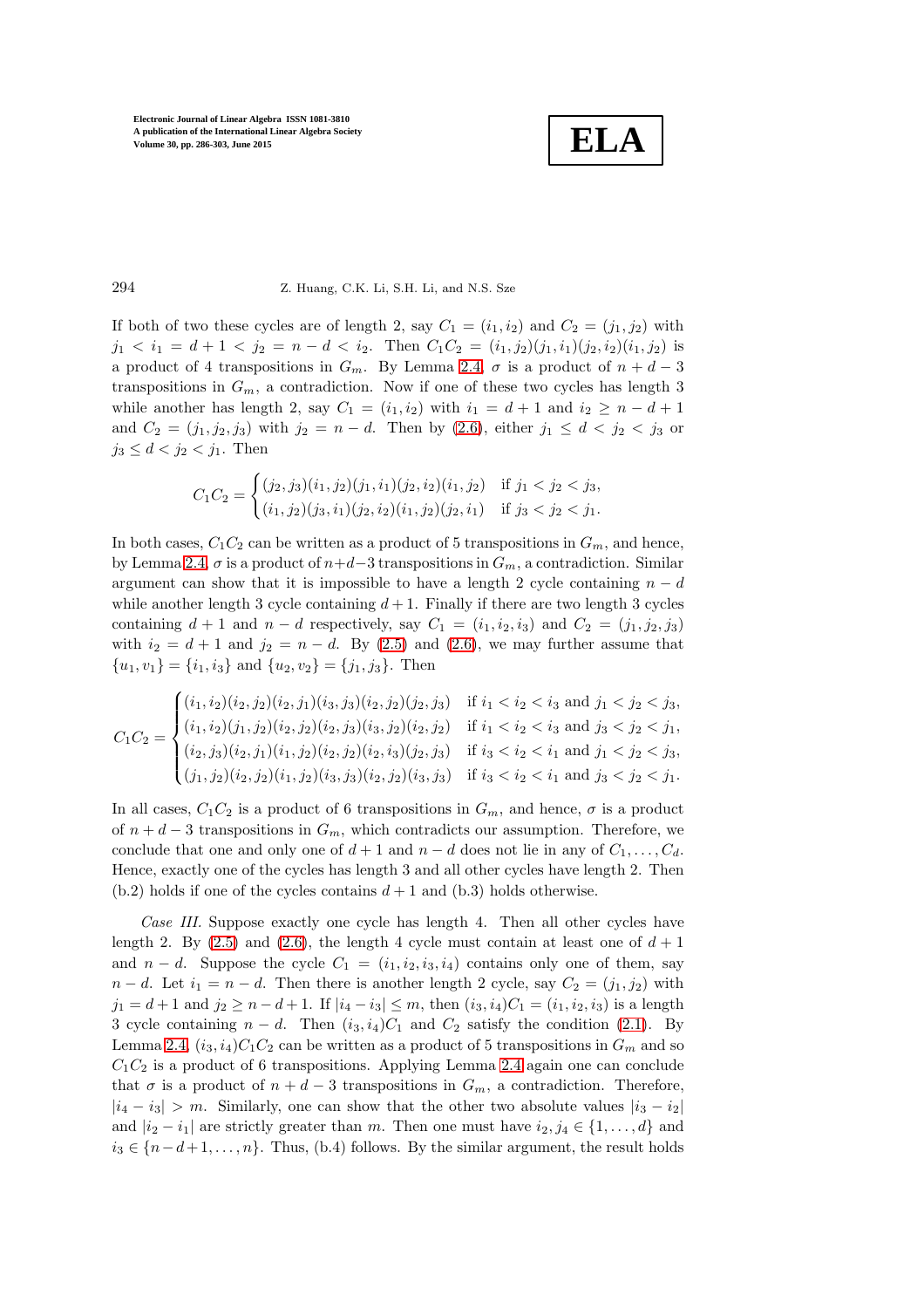**ELA**

## Factorization of Permutations 295

if  $C_1$  contains only  $d+1$  but not  $n-d$ . Finally, suppose  $C_1$  contains both  $d+1$  and  $n - d$ . If  $\{i_1, i_2\} = \{d + 1, n - d\}$ , then  $(i_3, i_4)C_1 = (i_1, i_2, i_3)$  contains both  $d + 1$  and  $n - d$  and so it is not in  $L_m$ . By Lemma [2.4,](#page-3-1) it is a product of 2 transpositions in  $G_m$ and so  $C_1$  is the product of 3 transpositions in  $G_m$ . Thus,  $\sigma$  is a product of  $n + d - 2$ transpositions in  $G_m$ , a contradiction. So  $\{i_1, i_2\}$  contain at most one of  $d+1$  and  $n - d$ . The same observation holds for  $\{i_2, i_3\}$ ,  $\{i_3, i_4\}$  and  $\{i_1, i_4\}$ . It follows that either  $\{i_1, i_3\} = \{d+1, n-d\}$  or  $\{i_2, i_4\} = \{d+1, n-d\}$ . Thus, (b.4) holds.

It remains to show that all the permutations mentioned in (a) and (b) attain the upper bound. Suppose  $n - m$  is even and  $\sigma$  has the required form in (a). Let  $C_t = (i_t, j_t)$  for  $t = 1, \ldots, d$  and  $C_{d+1} = (k_1, \ldots, k_{n-2d})$ . Suppose  $d(1, \sigma, m) = s$  and  $\tau_1, \ldots, \tau_s$  are transpositions in  $G_m$  such that

$$
\tau_1\cdots\tau_s\sigma=1.
$$

Assume that  $\tau_v \in K_2(\tau_{v+1} \cdots \tau_s \sigma)$  for  $v = r_1, \ldots, r_q$  with  $1 \leq r_1 < \cdots < r_q \leq s$  and  $\tau_v \in K_1(\tau_{v+1} \cdots \tau_s \sigma)$  for other v's. Since  $C_1, \ldots, C_d \notin G_m$  and

$$
\min_{1 \le t \le d} j_t - \max_{1 \le t \le d} i_t = (n - d + 1) - d > m,
$$

one needs at least one term in  $\{d+1 \ldots, n-d\}$  and d distinct type two transpositions to move elements in  $C_1, \ldots, C_d$  back to their natural positions. Thus, we have  $q \geq d$ . Notice that

$$
d(\mathbf{1}, \tau_{r_1} \cdots \tau_s \sigma, m) = r_1 - 1.
$$

On the other hand, by Lemma 2.1, the number of disjoint cycles in  $\tau_{r_1} \cdots \tau_s \sigma$  is

$$
d+1+(s-r_1+1-q)-q=d-2q+s-r_1+2,
$$

which implies

$$
d(1, \tau_{r_1} \cdots \tau_s \sigma, n-1) = n - (d - 2q + s - r_1 + 2).
$$

It follows that

$$
r_1 - 1 = d(1, \tau_{r_1} \cdots \tau_s \sigma, m)
$$
  
\n
$$
\geq d(1, \tau_{r_1} \cdots \tau_s \sigma, n - 1)
$$
  
\n
$$
= n - (d - 2q + s - r_1 + 2)
$$
  
\n
$$
\geq n - (-d + s - r_1 + 2)
$$

which ensures  $d(1, \sigma, m) = s \geq n + d - 1$ .

When  $n - m$  is odd and  $\sigma$  has the required form in (b.1), (b.2) or (b.3), one can use the same above argument to deduce that  $\sigma$  attains the upper bound.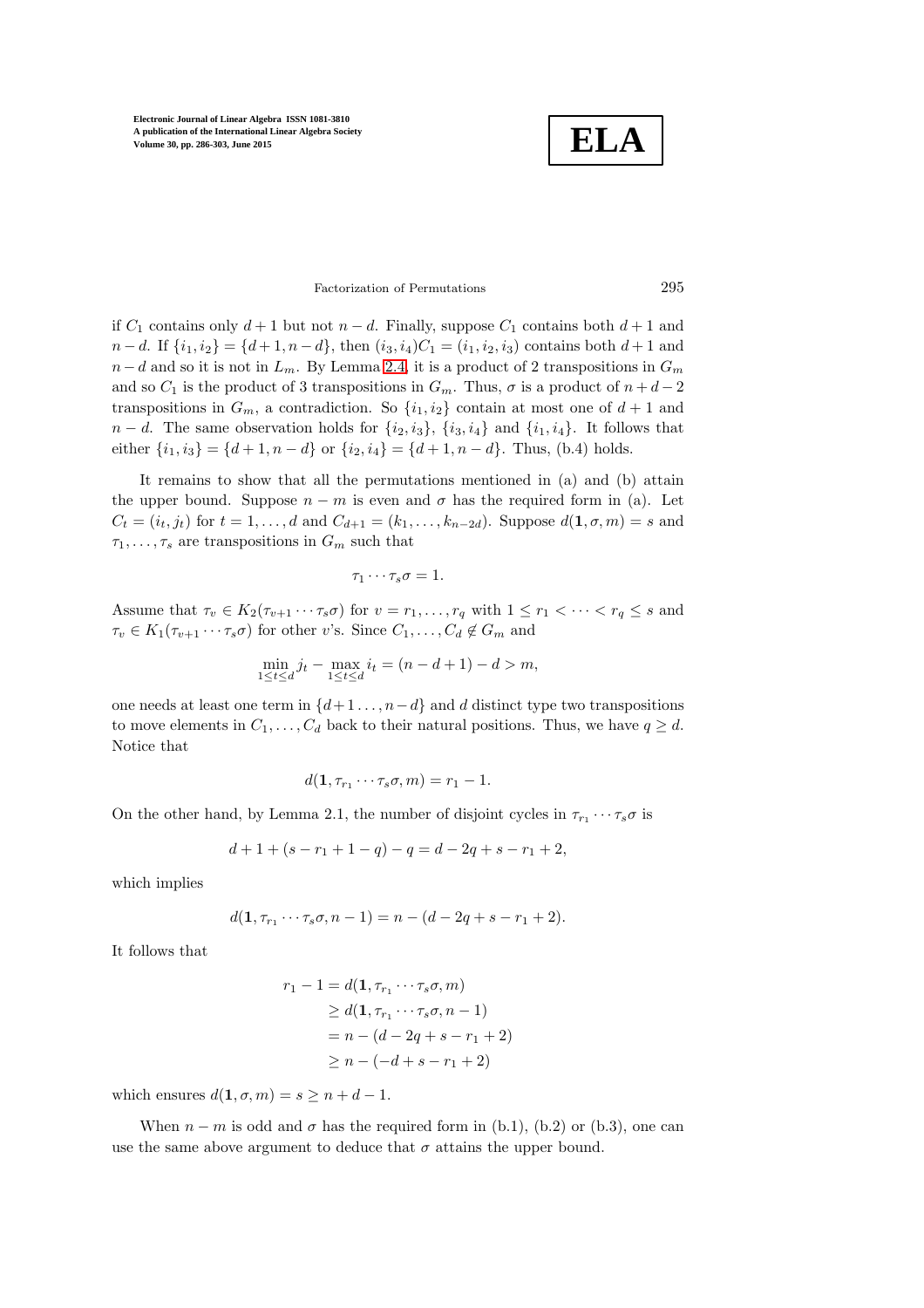**ELA**

296 Z. Huang, C.K. Li, S.H. Li, and N.S. Sze

Now suppose  $\sigma$  has the required form in (b.4). Denote by  $C_t = (i_t, j_t)$  for  $t = 1, \ldots, d - 1, C_d = (i_d, j_d, i_{d+1}, j_{d+1})$  and  $C_{d+1} = (k_1, \ldots, k_{n-2d-2})$ . Again, suppose  $d(1, \sigma, m) = s$  and  $\tau_1, \ldots, \tau_s$  are transpositions in  $G_m$  such that

<span id="page-10-0"></span>
$$
\tau_1 \cdots \tau_s \sigma = 1. \tag{2.7}
$$

Note that  $\{i_1, \ldots, i_{d+1}\} = \{1, \ldots, d+1\}, \{j_1, \ldots, j_{d+1}\} = \{n-d, \ldots, n\}.$  There are at least  $d-1$  type two transpositions in  $\tau \equiv {\tau_1, \ldots, \tau_s}$ . If there are d type two transpositions in  $\tau$ , then the same argument for (a) works for (b.4).

Next we assume there are exactly  $d-1$  type two transpositions in  $\tau$ . Then  $C_1, \ldots, C_d$  can be reordered as  $C_{p_1}, \ldots, C_{p_v}, C_{p_{v+1}}, \ldots, C_{p_d}$  with  $v \geq 1$  such that there is no transposition  $(u, w) \in \tau$  with

$$
u \in V(C_{p_1}, \ldots, C_{p_v}), w \in V(C_{p_{v+1}}, \ldots, C_{p_d}, C_{d+1}),
$$

where  $V(C_{p_1}, \ldots, C_{p_v})$  denotes the set of elements in cycles  $C_{p_1}, \ldots, C_{p_v}$ . Since

$$
V(C_{p_1},...,C_{p_v}) \cap V(C_{p_{v+1}},...,C_{p_d},C_{d+1}) = \emptyset,
$$

by  $(2.7)$ , we can assume

$$
\tau_1 \cdots \tau_u C_{p_1} \cdots C_{p_v} = \mathbf{1}
$$

and

<span id="page-10-1"></span>
$$
\tau_{u+1} \cdots \tau_s C_{p_{v+1}} \cdots C_{p_d} C_{d+1} = \mathbf{1}
$$
\n(2.8)

for some u. Notice that to move elements in  $V(C_{p_1},...,C_{p_v})$  back to their natural positions, we must use the transposition  $(d+1, n-d)$ . Since

$$
\{d+1, n-d\} \cap \{i_d, j_d, i_{d+1}, j_{d+1}\} \neq \emptyset,
$$

we have  $C_d \in \{C_{p_1}, \ldots, C_{p_v}\}\$ and  $V(C_{p_1}, \ldots, C_{p_v})$  contains  $2(v+1)$  elements. Moreover, among the transpositions  $\tau_1, \ldots, \tau_u$ , there are at least  $v + 1$  transpositions with form  $(d+1, n-d)$ , v transpositions with form  $(i, d+1)$ ,  $1 \leq i \leq d$ , and v transpositions with form  $(j, n-d)$ ,  $n-d+1 \leq j \leq n$ . Hence,

<span id="page-10-2"></span>
$$
u \ge 3v + 1.\tag{2.9}
$$

Suppose there are q type two transpositions in  $\tau_{u+1}, \ldots, \tau_s$ . By [\(2.8\)](#page-10-1),  $q \geq d - v$ . Assume the first type two transpositions among them is  $\tau_r$ . Denote by  $\alpha = \tau_r \cdots \tau_s C_{p_{v+1}} \cdots C_{p_d} C_{d+1}$ . Then

$$
d(\mathbf{1}, \alpha, m) = r - 1 - u.
$$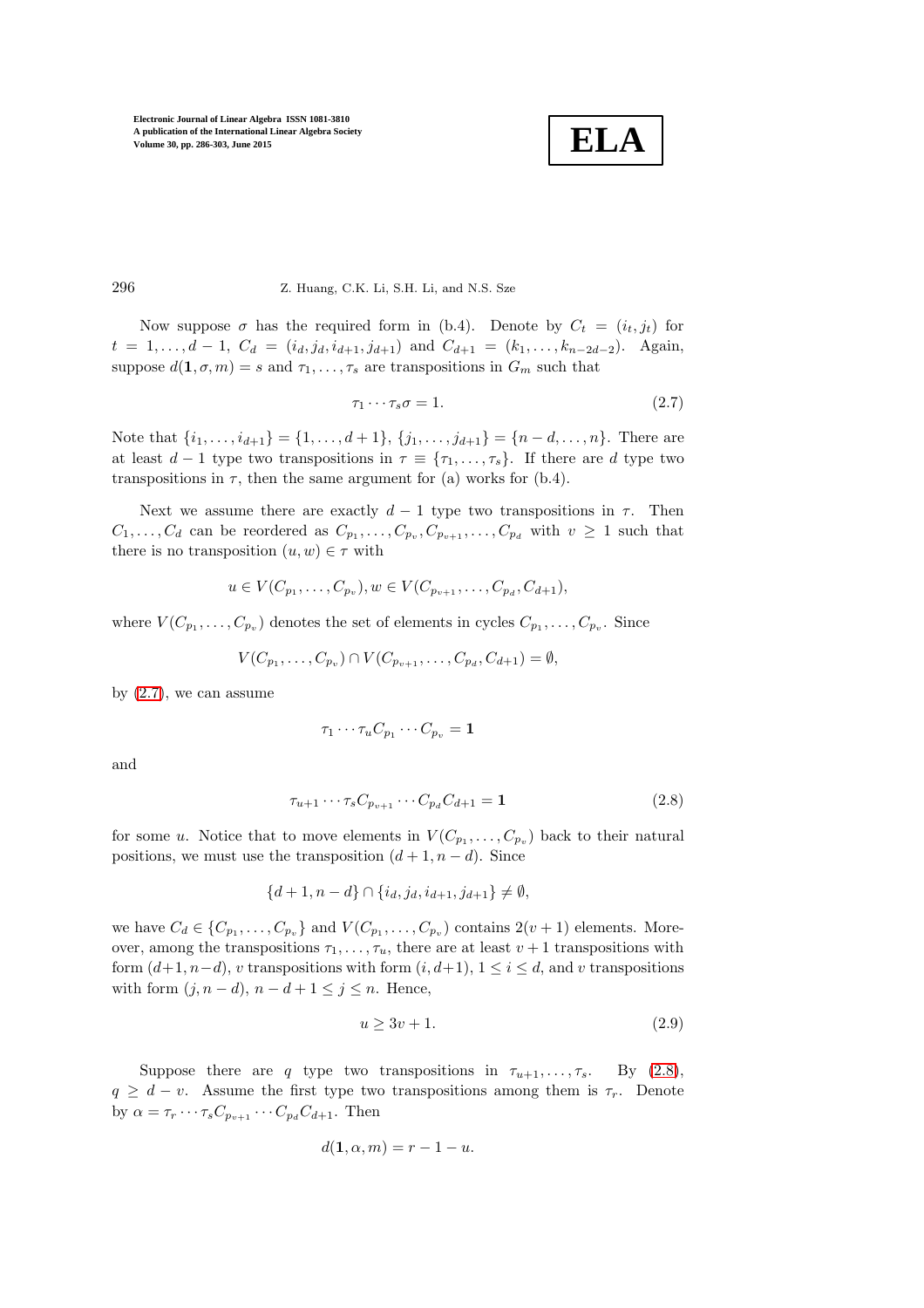

## Factorization of Permutations 297

On the other hand, the number of disjoint cycles in  $\alpha$  is

$$
d+1-v+(s-r+1-q)-q=d-2q-r+s-v+2.
$$

Therefore,

$$
d(1, \alpha, n-1) = n - 2v - 2 - (d - 2q - r + s - v + 2).
$$

It follows that

$$
r-1-u=d(1, \alpha, m) \geq d(1, \alpha, n-1) = n-2v-2-(d-2q-r+s-v+2).
$$

Hence,

$$
s - u \ge n + 2q - d - v - 3 \ge n + d - 3v - 3.
$$

By  $(2.9)$ , we have

$$
d(\mathbf{1}, \sigma, m) = s \ge n + d - 2.
$$

On the other hand, by the former arguments,  $\sigma$  can be written as a product of  $n+d-1$ transpositions from  $G_m$ . By even and odd permutation rule, we have

 $d(1, \sigma, m) \geq n + d - 1$ .  $\Box$ 

<span id="page-11-0"></span>2.2. The case when  $1 < m < (n-1)/2$ . Since  $m \geq 2$ , we need only to discuss the case when  $n \geq 6$ . We are not able to determine the exact value of  $\delta(n, m)$  for these cases. Nevertheless, we have the following upper bounds.

PROPOSITION 2.7. Let  $n, m$  be integers with  $n \geq 6$  and  $1 < m < \frac{n-1}{2}$ . Then

$$
\delta(n,m) \le \left\lceil \frac{n-1}{m} \right\rceil + \delta(n-1,m).
$$

*Proof.* Let  $\sigma \in S_n$  with  $\sigma(i) = n$ . Suppose  $n - i = qm + r$  with  $0 < r \leq m$ . Take the transpositions

$$
(i, i + m), (i + m, i + 2m), \dots, (i + (q - 1)m, i + km), (i + qm, n).
$$

Thus, we move *n* to the last position by  $q + 1 = \left\lceil \frac{n-i}{m} \right\rceil$  transpositions and get a new permutation  $\sigma_1 = [j_1, \ldots, j_{n-1}, n]$ . Note that  $\tau \equiv [j_1, \ldots, j_{n-1}]$  is a permutation in  $S_{n-1}$ . We have

$$
d(\mathbf{1}, \sigma, m) \le \left\lceil \frac{n-i}{m} \right\rceil + d(\mathbf{1}, \sigma_1, m) = \left\lceil \frac{n-i}{m} \right\rceil + d(\mathbf{1}, \tau, m)
$$

$$
\le \left\lceil \frac{n-i}{m} \right\rceil + \delta(n-1, m) \le \left\lceil \frac{n-1}{m} \right\rceil + \delta(n-1, m). \quad \blacksquare
$$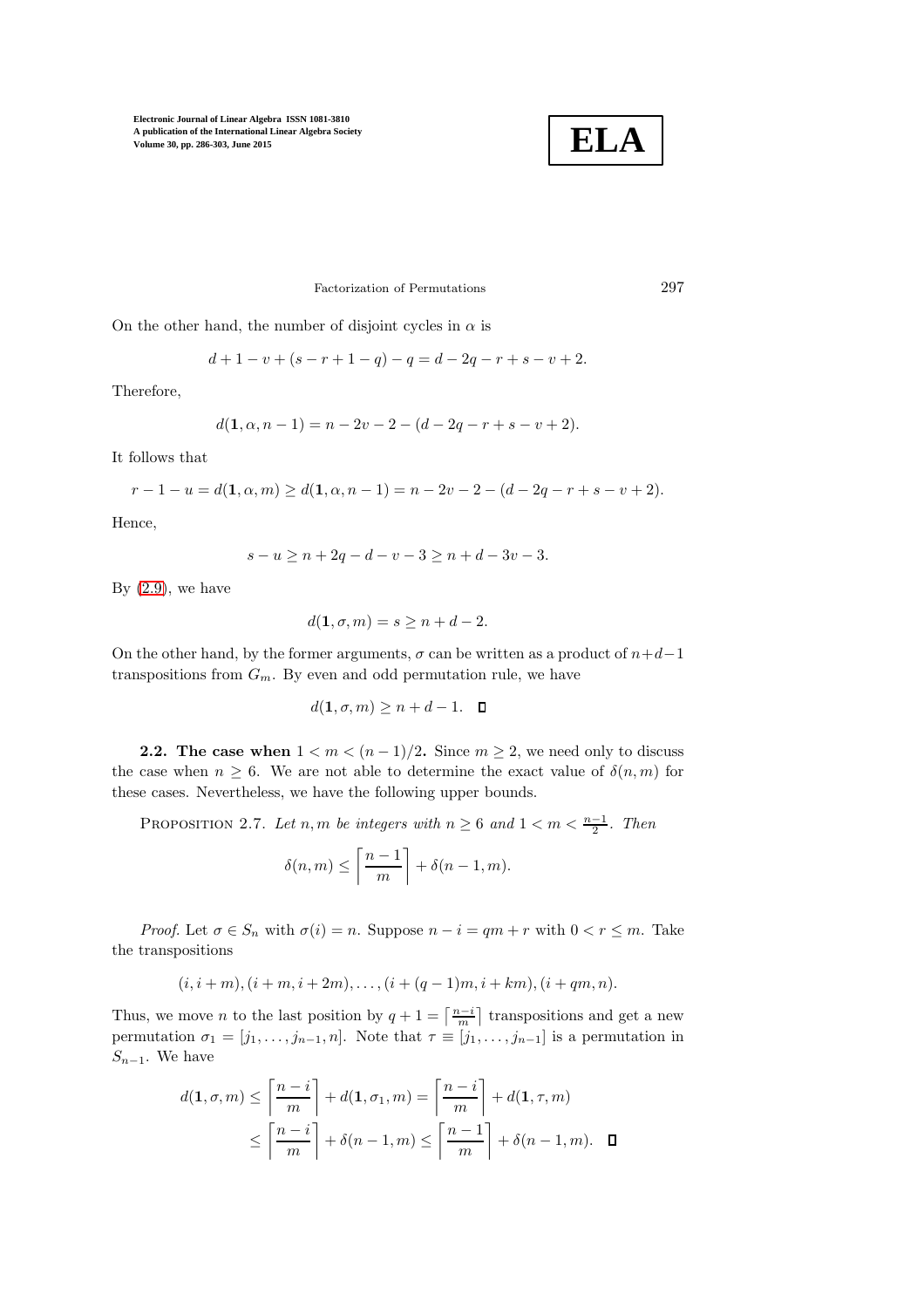**ELA**

<span id="page-12-0"></span>298 Z. Huang, C.K. Li, S.H. Li, and N.S. Sze

PROPOSITION 2.8. Let n, m be integers with  $n \geq 6$  and  $1 < m < (n-1)/2$ . Then

$$
\delta(n, m) \le 2\left\lceil \frac{n-1}{m} \right\rceil - 1 + \delta(n-2, m).
$$

*Proof.* Let  $\sigma \in S_n$  with  $\sigma(i) = n$  and  $\sigma(j) = 1$ . It suffices to verify that we can move 1 and *n* back to their positions in  $2\left\lceil \frac{n-1}{m} \right\rceil - 1$  steps and get a new permutation  $[1, i_2, \ldots, i_{n-1}, n]$ . Since  $[i_2, \ldots, i_{n-1}]$  is a permutation in  $S_{n-2}$ , we can fix it in at most  $\delta(n-2,m)$  steps. Therefore

$$
\delta(n, m) = \max_{\sigma \in S_n} d(1, \sigma, m) \le 2 \left\lceil \frac{n-1}{m} \right\rceil - 1 + \delta(n-2, m).
$$

Suppose  $n-1 = mq+r$  with q, r be integers and  $0 < r \leq m$ . Since  $m < (n-1)/2$ , we have  $q \geq 2$ . Let s and t be positive integers such that

$$
(s-1)m+1 \le i < sm+1
$$
 and  $tm+1 < j \le (t+1)m+1$ .

Notice that  $|t-s| \leq q-1$ . Suppose  $s \geq t$ . Then we can use the following transpositions to move 1 and  $n$  back to the first position and the last position, respectively

$$
(i,sm+1), (sm+1,(s+1)m+1), \ldots, ((q-1)m+1,qm+1), (qm+1,n),(j,tm+1), (tm+1,(t-1)m+1), \ldots, (2m+1,m+1), (m+1,1).
$$

The number of these transpositions is

$$
(q - s + 2) + (t + 1) = q + 3 + t - s \le q + 3 \le 2q + 1 = 2\left\lceil \frac{n - 1}{m} \right\rceil - 1.
$$

Suppose  $s < t$ . Then we can use the following transpositions to move 1 and n back to the first position and the last position, respectively

$$
(j,tm+1), (i,sm+1), (sm+1, (s+1)m+1), ..., ((q-1)m+1, qm+1), (qm+1,n),
$$
  
 $((t-1)m+1, (t-2)m+1), ..., (2m+1, m+1), (m+1, 1).$ 

The number of these transpositions is

$$
(q - s + 3) + (t - 1) = q + 2 + t - s \le q + 2 + (q - 1) = 2q + 1 = 2\left\lceil \frac{n - 1}{m} \right\rceil - 1. \quad \Box
$$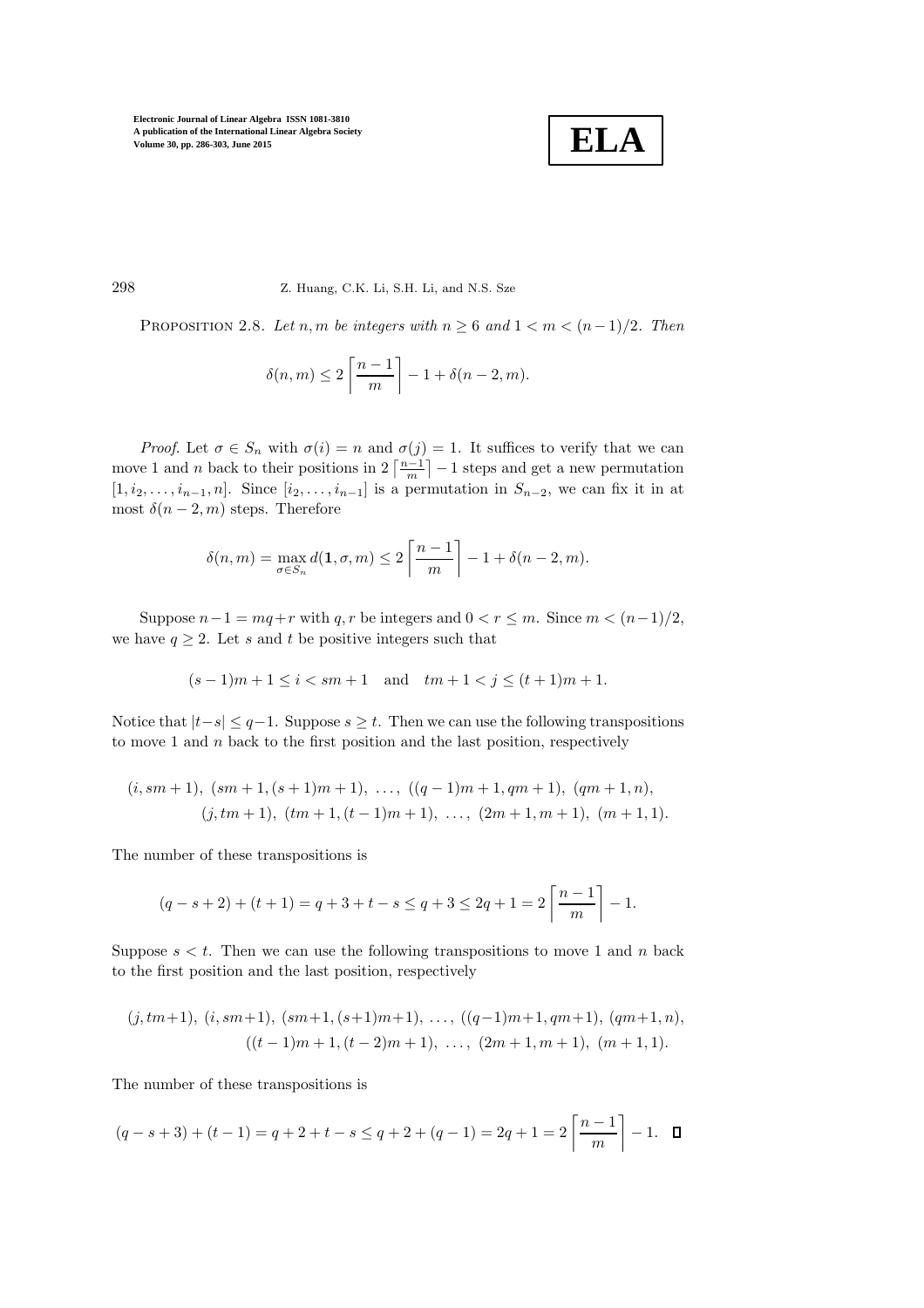

# Factorization of Permutations 299

**2.3. Results on**  $\delta(n,m)$  for small n. By the results in the previous sections and numerical computation, we have the following table for  $\delta(n, m)$ .

| $n \backslash m$ |        | $\overline{2}$ | 3         | 4                | 5         | 6  | 7  | 8  | 9  | 10 | 11 |
|------------------|--------|----------------|-----------|------------------|-----------|----|----|----|----|----|----|
| $\overline{2}$   | 1      |                |           |                  |           |    |    |    |    |    |    |
| 3                | 3      | $\overline{2}$ |           |                  |           |    |    |    |    |    |    |
| $\overline{4}$   | 6      | 4              | 3         |                  |           |    |    |    |    |    |    |
| $\bf 5$          | 10     | 5              | $\bf 5$   | 4                |           |    |    |    |    |    |    |
| $\,6$            | 15     | $[7]$          | 6         | 6                | 5         |    |    |    |    |    |    |
| $\!\!7$          | 21     | [10]           | 8         | 7                | 7         | 6  |    |    |    |    |    |
| 8                | 28     | $[14]$         | [10]      | $\boldsymbol{9}$ | 8         | 8  | 7  |    |    |    |    |
| $\boldsymbol{9}$ | 36     | [16]           | [11]      | 10               | 10        | 9  | 9  | 8  |    |    |    |
| 10               | 45     | $[19]$         | [14]      | $[12]$           | 11        | 11 | 10 | 10 | 9  |    |    |
| 11               | $55\,$ | [23]           | [16]      | [14]             | 13        | 12 | 12 | 11 | 11 | 10 |    |
| 12               | 66     | $29^{\ast}$    | $20^\ast$ | $17*$            | $16^\ast$ | 14 | 13 | 13 | 12 | 12 | 11 |
|                  |        |                |           |                  |           |    |    |    |    |    |    |

| Table |  |
|-------|--|
|       |  |

Here, the number marked with "\*" are upper bounds for  $\delta(n, m)$ . Note that the upper bounds of the numbers in the table are obtained by Propositions [2.7](#page-11-0) and [2.8.](#page-12-0) For example, by Proposition [2.7,](#page-11-0)  $\delta(12,2) \leq 29$ ,  $\delta(12,3) \leq 20$ ; by Propositions [2.7](#page-11-0) and also [2.8,](#page-12-0)  $\delta(12, 4) \leq 16$ .

The values in square bracket [·] were computed by a Java program written by the third author. The program uses breadth first search to generate permutations from  $[1, \ldots, n] \in S_n$  using elements in  $G_m$ , and identifies the minimum number of steps needed to generate all permutations in  $S_n$ , and also the permutations require the maximum number of steps. One can download the program source code from the link "https://github.com/sharonli/permutation". When the command "Permutation" is executed, one will be asked to input  $n$  and  $m$ . One will also be asked whether the program should show all the permutations generated in each step. If one says no, only the permutations generated in the final step will be displayed.

Because of memory limitations, this program can handle the problem up to  $n = 11$ . It is easy to modify the program to determine the diameter of Cayley graphs with vertices connected by other sets of permutations. Some numerical results obtained by the program are shown in the Appendix of the paper.

Acknowledgment. The study of the problem in the paper began when C.K. Li was visiting the Hong Kong University of Science and Technology supported by a Fulbright Fellowship in 2011. The problem arose in a general education course "Mathematics in Daily Life" conducted by C.K. Li. He acknowledges the support of Fulbright Foundation, the Hong Kong University of Science and Technology, and some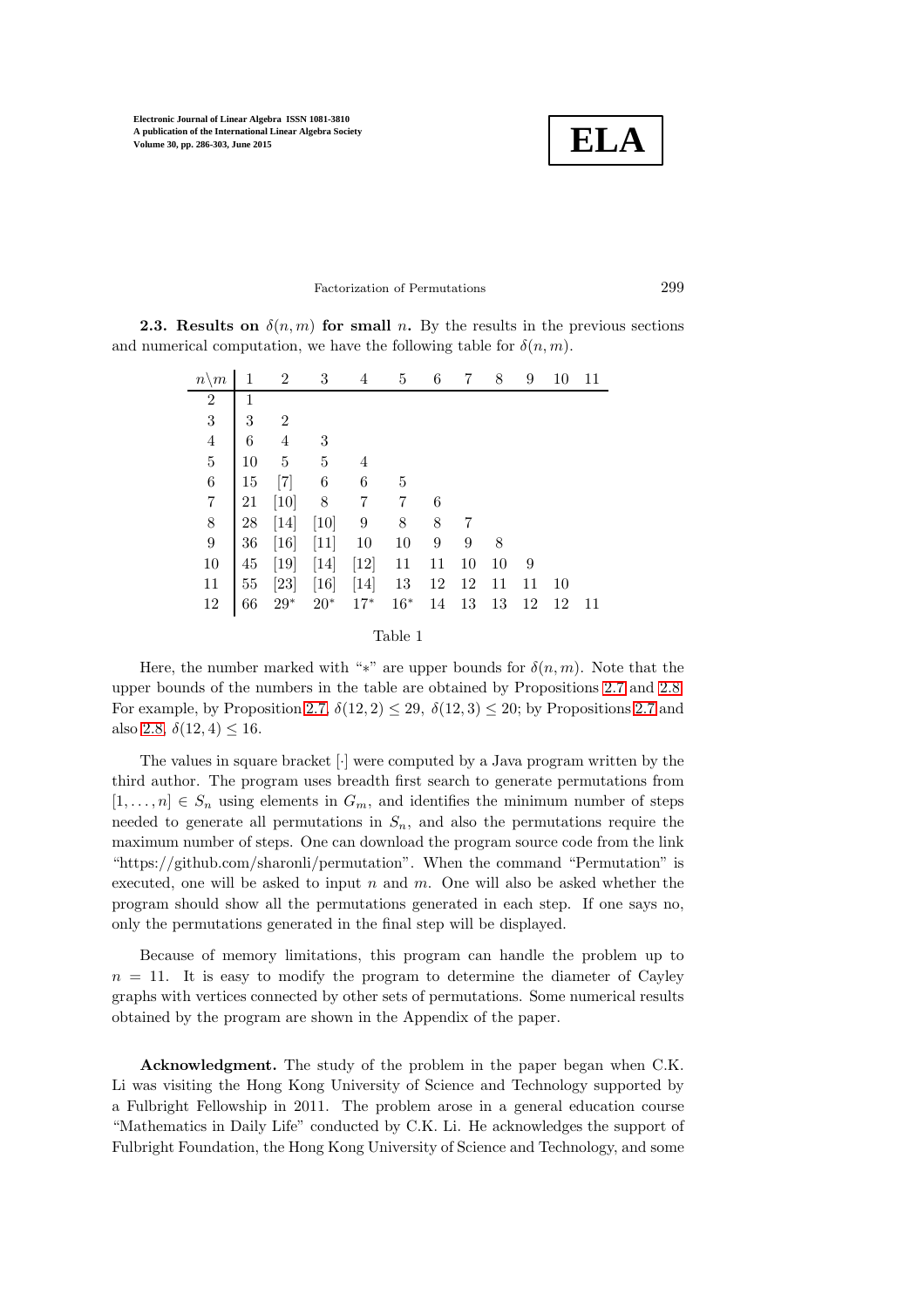

#### 300 Z. Huang, C.K. Li, S.H. Li, and N.S. Sze

helpful discussion with colleagues and students at the Hong Kong University of Science and Technology. The research of Sze was supported by a Hong Kong RGC grant PolyU 502411. The research of Huang was supported by the NSFC grant 11401197 and a Fundamental Research Fund for the Central Universities. This work began when Huang was working as a Postdoctoral Fellow at The Hong Kong Polytechnic University. He thanks the Hong Kong Polytechnic University for its hospitality and support. The authors are grateful to the referee for helpful suggestions.

#### REFERENCES

- <span id="page-14-1"></span>[1] J. D´enes. The representation of a permutation as the product of a minimal number of transpositions, and its connection with the theory of graphs. *Magyar Tud. Akad. Mat. Kutat Int. K*¨o*zl.*, 4:63–71, 1959.
- <span id="page-14-2"></span>[2] J.A. Eidswick. Short factorizations of permutations into transpositions. *Discrete Math.*, 73:239–243, 1989.
- <span id="page-14-10"></span><span id="page-14-3"></span>[3] V. Féray. Partial Jucys-Murphy elements and star factorizations. *European J. Combin.*, 33:189–198, 2012.
- <span id="page-14-4"></span>[4] X. Feng, B. Chitturi, and H. Sudborough. Sorting circular permutations by bounded transpositions. *Adv. Exp. Med. Biol.*, 680:725–36, 2010.
- [5] D.A. Gewurz and F. Merola. On factorizations of cyclic permutations into transpositions. *Ars Combin.*, 95:397–403, 2010.
- <span id="page-14-5"></span>[6] J. Irving and A. Rattan. Minimal factorizations of permutations into star transpositions. *Discrete Math.*, 309:1435–1442, 2009.
- <span id="page-14-0"></span>[7] D.E. Knuth. *The Art of Computer Programming, Volume 3: Sorting and Searching*. Addison-Wesley, Mass.-London-Don Mills, Ont., 1973.
- <span id="page-14-7"></span><span id="page-14-6"></span>[8] O.P. Lossers. Solution to Problem E3058. *Amer. Math. Monthly*, 93:820–821, 1986.
- [9] G. Mackiw. Permutations as products of transpositions. *Amer. Math. Monthly*, 102:438–440, 1995.
- <span id="page-14-8"></span>[10] D. Neuenschwander. On the representation of permutations as products of transpositions. *Elem. Math.*, 56:1–3, 2001.
- <span id="page-14-11"></span>[11] P.A. Pevzner. *Computational Molecular Biology: An Algorithmic Approach*. The MIT Press, Cambridge, 2000.
- <span id="page-14-12"></span>[12] F. Yue, M. Zhang, and J. Tang, Phylogenetic reconstruction from transpositions. MC Genomics. 2008 Sep 16; 9 Suppl 2:S15.
- <span id="page-14-9"></span>[13] W. Xiao. Some results on diameters of Cayley graphs. *Discrete Appl. Math.*, 154:1640–1644, 2006.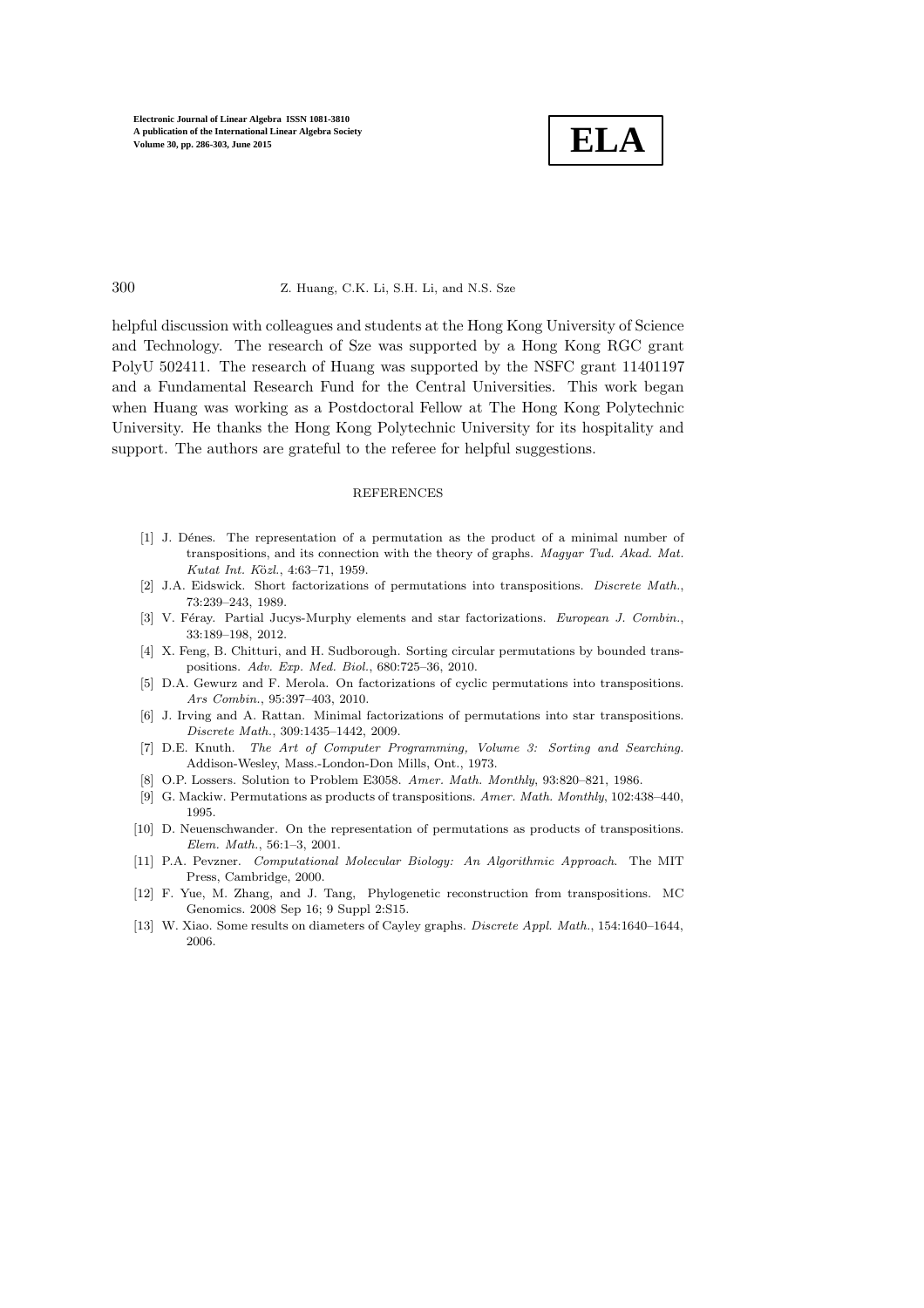

Factorization of Permutations 301

## Appendix: Some numerical results.

- 1. The same 4 permutations attain  $\delta(7,2) = 10$  and  $\delta(7,3) = 8$ .  $[6, 7, 4, 5, 2, 3, 1], [6, 7, 4, 5, 3, 1, 2], [6, 7, 5, 3, 4, 1, 2], [7, 5, 6, 3, 4, 1, 2].$
- 2. The same unique permutation attains  $\delta(8, 2) = 14$  and  $\delta(8, 3) = 10$ , namely, [8, 7, 6,] 5, 4, 3, 2, 1].
- 3. There is a unique permutation attaining  $\delta(9, 2) = 16$ , namely, [9, 8, 7, 6, 5, 4, 3, 2, 1].
- 4. There are 770 permutations attaining  $\delta(9,3) = 11$ .
- 5. There are 39 permutations attaining  $\delta(10, 2) = 19$ .

 $[10, 9, 8, 7, 6, 5, 4, 3, 2, 1], [9, 10, 8, 7, 5, 6, 3, 4, 1, 2], [10, 9, 8, 6, 7, 4, 5, 3, 2, 1],$  $[10, 9, 8, 7, 6, 4, 5, 2, 3, 1], [9, 10, 8, 7, 6, 5, 3, 4, 2, 1], [10, 9, 8, 7, 6, 5, 2, 4, 3, 1],$  $[9, 10, 7, 8, 5, 6, 3, 4, 2, 1], [10, 9, 7, 8, 5, 6, 4, 3, 2, 1], [10, 9, 8, 7, 4, 6, 5, 3, 2, 1],$  $[10, 8, 9, 6, 7, 4, 5, 2, 3, 1], [10, 9, 6, 8, 7, 5, 4, 3, 2, 1], [10, 9, 8, 7, 5, 4, 6, 3, 2, 1],$  $[10, 9, 7, 8, 5, 6, 3, 4, 1, 2]$ ,  $[10, 9, 8, 7, 6, 5, 4, 1, 3, 2]$ ,  $[10, 9, 8, 6, 7, 5, 4, 2, 3, 1]$ ,  $[10, 8, 9, 7, 6, 4, 5, 3, 2, 1], [10, 9, 8, 7, 5, 6, 3, 4, 2, 1], [9, 10, 7, 8, 6, 5, 4, 3, 2, 1],$  $[9, 10, 8, 7, 6, 5, 4, 3, 1, 2]$ ,  $[10, 8, 7, 9, 6, 5, 4, 3, 2, 1]$ ,  $[10, 9, 8, 7, 6, 3, 5, 4, 2, 1]$ ,  $[9, 8, 10, 7, 6, 5, 4, 3, 2, 1], [9, 10, 7, 8, 5, 6, 4, 3, 1, 2], [10, 9, 8, 7, 6, 5, 4, 2, 1, 3],$  $[8, 10, 9, 7, 6, 5, 4, 3, 2, 1], [10, 9, 8, 7, 6, 5, 3, 4, 1, 2], [10, 9, 8, 7, 5, 6, 4, 3, 1, 2],$  $[10, 9, 7, 8, 6, 5, 3, 4, 2, 1], [10, 8, 9, 7, 6, 5, 4, 2, 3, 1], [10, 9, 7, 6, 8, 5, 4, 3, 2, 1],$  $[10, 8, 9, 6, 7, 5, 4, 3, 2, 1], [10, 7, 9, 8, 6, 5, 4, 3, 2, 1], [10, 9, 7, 8, 6, 5, 4, 3, 1, 2],$  $[10, 9, 8, 5, 7, 6, 4, 3, 2, 1], [10, 9, 8, 7, 6, 5, 3, 2, 4, 1], [10, 9, 8, 6, 5, 7, 4, 3, 2, 1],$  $[9, 10, 7, 8, 6, 5, 3, 4, 1, 2], [9, 10, 8, 7, 5, 6, 4, 3, 2, 1], [10, 9, 8, 7, 6, 4, 3, 5, 2, 1].$ 

- 6. There are 8 permutations attaining  $\delta(10,3) = 14$ .  $[9, 10, 7, 8, 6, 5, 4, 3, 1, 2]$ ,  $[10, 9, 7, 8, 6, 5, 4, 3, 2, 1]$ ,  $[10, 9, 8, 7, 6, 5, 3, 4, 2, 1]$ ,  $[9, 10, 8, 7, 6, 5, 3, 4, 1, 2], [10, 9, 7, 8, 6, 4, 5, 1, 2, 3], [8, 9, 10, 5, 6, 7, 3, 4, 2, 1],$  $[8, 9, 10, 6, 7, 5, 3, 4, 2, 1], [10, 9, 7, 8, 4, 5, 6, 1, 2, 3].$
- 7. There are 38 permutations attaining  $\delta(10, 4) = 12$ .

 $[8, 9, 10, 6, 7, 5, 4, 1, 2, 3], [8, 9, 10, 7, 4, 5, 6, 1, 2, 3], [10, 7, 8, 9, 6, 5, 4, 3, 2, 1],$  $[9, 8, 10, 6, 7, 5, 4, 2, 1, 3], [8, 10, 9, 7, 4, 5, 6, 1, 3, 2], [10, 8, 9, 5, 7, 4, 6, 2, 3, 1],$  $[8, 10, 9, 6, 4, 7, 5, 1, 3, 2], [10, 9, 8, 7, 6, 4, 5, 3, 2, 1], [8, 9, 10, 6, 4, 7, 5, 1, 2, 3],$  $[8, 10, 9, 5, 7, 4, 6, 1, 3, 2], [8, 9, 10, 5, 7, 4, 6, 1, 2, 3], [8, 10, 9, 7, 6, 4, 5, 1, 3, 2],$  $[10, 8, 9, 6, 7, 5, 4, 2, 3, 1], [10, 8, 9, 7, 4, 5, 6, 2, 3, 1], [10, 8, 9, 6, 4, 7, 5, 2, 3, 1],$  $[9, 8, 10, 5, 6, 7, 4, 2, 1, 3]$ ,  $[8, 10, 9, 5, 6, 7, 4, 1, 3, 2]$ ,  $[9, 10, 8, 6, 4, 7, 5, 3, 1, 2]$ ,  $[9, 10, 8, 6, 7, 5, 4, 3, 1, 2], [9, 8, 10, 7, 6, 4, 5, 2, 1, 3], [10, 9, 8, 5, 6, 7, 4, 3, 2, 1],$  $[10, 9, 8, 5, 7, 4, 6, 3, 2, 1], [10, 9, 8, 7, 6, 5, 2, 3, 4, 1], [9, 8, 10, 6, 4, 7, 5, 2, 1, 3],$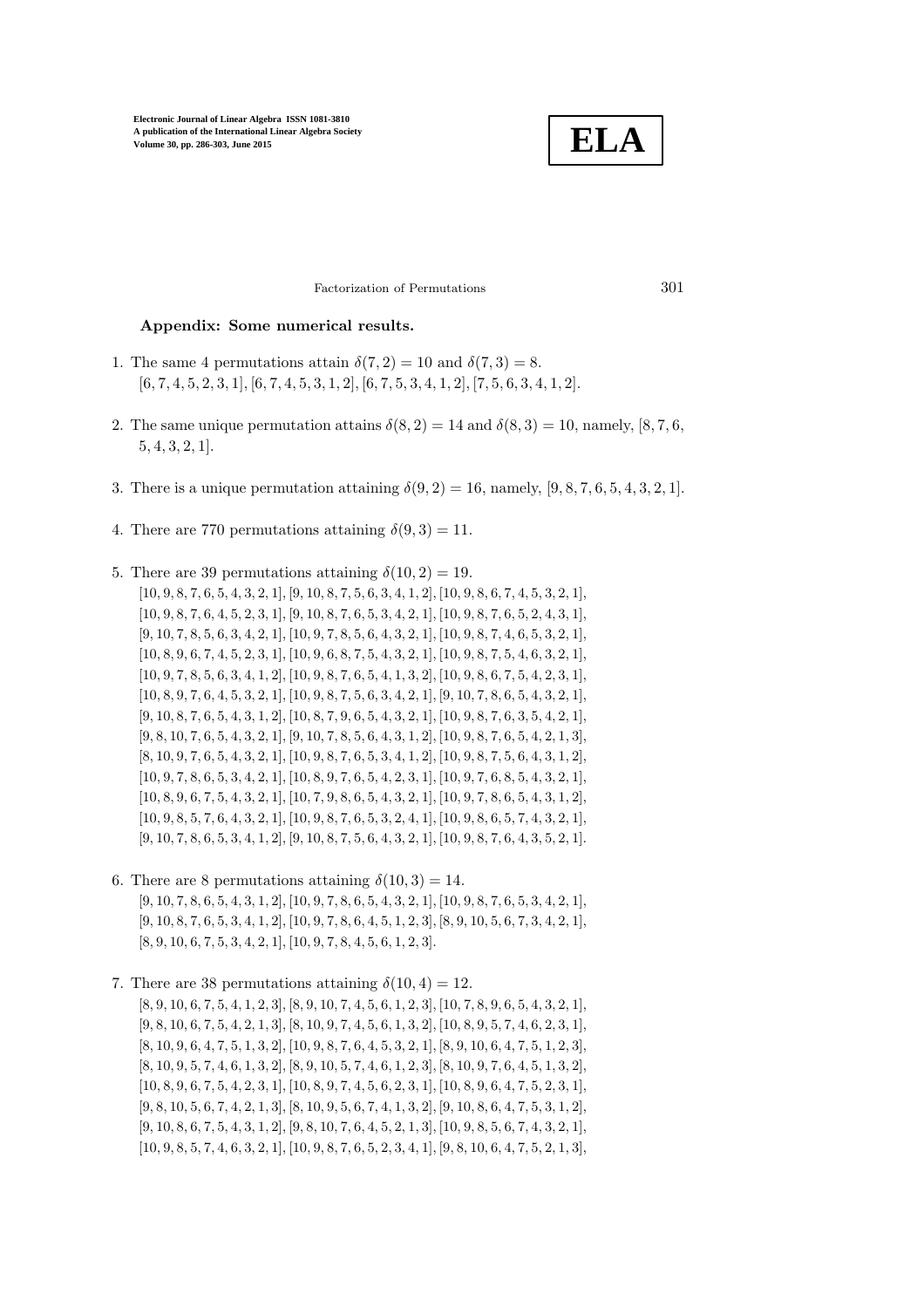**ELA**

302 Z. Huang, C.K. Li, S.H. Li, and N.S. Sze

 $[8, 9, 10, 7, 6, 4, 5, 1, 2, 3], [8, 9, 10, 5, 6, 7, 4, 1, 2, 3], [9, 8, 10, 5, 7, 4, 6, 2, 1, 3],$  $[9, 10, 8, 7, 4, 5, 6, 3, 1, 2], [10, 8, 9, 7, 6, 4, 5, 2, 3, 1], [9, 10, 8, 5, 6, 7, 4, 3, 1, 2],$  $[9, 10, 8, 7, 6, 4, 5, 3, 1, 2], [8, 10, 9, 6, 7, 5, 4, 1, 3, 2], [9, 8, 10, 7, 4, 5, 6, 2, 1, 3],$  $[10, 8, 9, 5, 6, 7, 4, 2, 3, 1], [9, 10, 8, 5, 7, 4, 6, 3, 1, 2], [10, 9, 8, 7, 4, 5, 6, 3, 2, 1],$ [10, 9, 8, 6, 4, 7, 5, 3, 2, 1], [10, 9, 8, 6, 7, 5, 4, 3, 2, 1].

8. There are 19 permutations attaining  $\delta(11, 2) = 23$ .

[11, 10, 9, 8, 7, 6, 5, 4, 3, 2, 1], [11, 10, 9, 8, 7, 6, 5, 2, 4, 3, 1], [11, 10, 9, 7, 6, 8, 5, 4, 3, 2, 1],  $[11, 10, 9, 8, 7, 6, 5, 4, 2, 1, 3]$ ,  $[11, 10, 7, 9, 8, 6, 5, 4, 3, 2, 1]$ ,  $[9, 11, 10, 8, 7, 6, 5, 4, 3, 2, 1]$ ,  $[11, 10, 9, 8, 7, 6, 5, 3, 2, 4, 1], [11, 10, 9, 6, 8, 7, 5, 4, 3, 2, 1], [11, 8, 10, 9, 7, 6, 5, 4, 3, 2, 1],$ [11, 9, 8, 10, 7, 6, 5, 4, 3, 2, 1], [11, 10, 9, 8, 7, 6, 5, 4, 1, 3, 2], [11, 10, 8, 7, 9, 6, 5, 4, 3, 2, 1], [11, 10, 9, 8, 7, 4, 6, 5, 3, 2, 1], [11, 10, 9, 8, 7, 5, 4, 6, 3, 2, 1], [10, 9, 11, 8, 7, 6, 5, 4, 3, 2, 1], [11, 10, 9, 8, 6, 5, 7, 4, 3, 2, 1], [11, 10, 9, 8, 7, 6, 3, 5, 4, 2, 1], [11, 10, 9, 8, 5, 7, 6, 4, 3, 2, 1], [11, 10, 9, 8, 7, 6, 4, 3, 5, 2, 1].

9. There are 170 permutations attaining  $\delta(11,3) = 16$ . [8, 10, 9, 11, 6, 7, 5, 4, 2, 3, 1], [10, 11, 8, 9, 6, 7, 5, 4, 3, 2, 1], [11, 10, 9, 5, 6, 7, 8, 4, 2, 3, 1], [11, 9, 7, 8, 6, 10, 2, 4, 5, 3, 1], [11, 7, 10, 8, 9, 6, 5, 4, 2, 3, 1], [11, 9, 10, 8, 6, 7, 3, 5, 4, 1, 2], [9, 11, 10, 8, 4, 5, 6, 7, 2, 3, 1], [11, 9, 10, 8, 7, 5, 6, 2, 3, 4, 1], [11, 10, 9, 8, 7, 6, 5, 4, 2, 3, 1], [11, 10, 9, 8, 6, 5, 7, 4, 2, 3, 1], [11, 8, 9, 10, 6, 7, 5, 3, 4, 2, 1], [11, 9, 10, 7, 8, 5, 6, 4, 3, 2, 1], [11, 9, 10, 8, 7, 5, 6, 4, 2, 3, 1], [11, 9, 10, 8, 7, 6, 4, 5, 2, 3, 1], [8, 9, 10, 11, 7, 5, 6, 1, 2, 3, 4], [11, 9, 8, 10, 6, 7, 5, 2, 4, 3, 1], [11, 10, 9, 8, 6, 7, 2, 4, 5, 3, 1], [11, 9, 10, 8, 7, 6, 5, 2, 4, 3, 1], [11, 9, 10, 8, 7, 5, 6, 1, 3, 2, 4], [11, 9, 10, 8, 6, 5, 7, 2, 4, 3, 1], [11, 10, 9, 8, 7, 5, 6, 3, 4, 1, 2], [11, 9, 8, 10, 6, 7, 5, 4, 3, 2, 1], [11, 10, 8, 9, 7, 5, 6, 3, 4, 2, 1], [11, 9, 10, 8, 6, 7, 2, 4, 3, 5, 1], [11, 10, 8, 9, 6, 7, 4, 5, 3, 2, 1], [11, 9, 10, 5, 6, 7, 8, 4, 3, 2, 1], [11, 10, 5, 8, 9, 7, 6, 4, 3, 2, 1], [11, 8, 10, 9, 7, 5, 6, 3, 2, 4, 1], [11, 9, 7, 8, 10, 2, 6, 4, 5, 3, 1], [10, 11, 7, 8, 9, 5, 6, 3, 4, 1, 2], [11, 9, 10, 8, 7, 6, 5, 4, 3, 2, 1], [11, 10, 7, 8, 6, 5, 9, 4, 3, 2, 1], [9, 10, 11, 8, 6, 7, 5, 4, 2, 3, 1], [11, 9, 10, 8, 7, 5, 6, 3, 2, 1, 4], [11, 9, 10, 8, 6, 5, 7, 4, 3, 2, 1], [11, 8, 7, 9, 10, 5, 6, 4, 2, 3, 1], [11, 10, 9, 8, 3, 5, 6, 7, 4, 2, 1], [11, 9, 10, 7, 6, 5, 8, 4, 2, 3, 1], [11, 10, 7, 8, 9, 5, 6, 4, 2, 3, 1], [11, 10, 9, 8, 6, 7, 5, 1, 2, 3, 4], [11, 9, 10, 8, 7, 2, 6, 3, 5, 4, 1], [11, 6, 8, 10, 9, 7, 5, 4, 2, 3, 1], [11, 9, 7, 8, 10, 5, 6, 3, 2, 4, 1], [11, 9, 10, 8, 6, 7, 4, 3, 5, 1, 2], [11, 9, 10, 8, 6, 7, 5, 2, 3, 4, 1], [11, 10, 5, 8, 6, 7, 9, 3, 4, 2, 1], [11, 7, 10, 8, 9, 5, 6, 2, 4, 3, 1], [11, 7, 9, 8, 10, 5, 6, 4, 2, 3, 1], [11, 9, 10, 8, 6, 5, 4, 7, 2, 3, 1], [11, 10, 9, 8, 5, 7, 6, 4, 2, 3, 1], [11, 10, 6, 8, 9, 7, 5, 3, 4, 2, 1], [9, 11, 10, 8, 7, 5, 6, 4, 1, 3, 2], [11, 10, 9, 8, 7, 5, 6, 2, 4, 3, 1], [11, 8, 9, 10, 7, 5, 6, 4, 2, 3, 1], [11, 10, 9, 8, 6, 7, 3, 4, 2, 5, 1], [10, 11, 9, 8, 6, 7, 5, 4, 2, 3, 1], [11, 9, 10, 8, 6, 7, 5, 4, 2, 3, 1],  $[8, 9, 10, 11, 6, 7, 5, 1, 2, 3, 4], [11, 7, 10, 8, 9, 5, 6, 4, 3, 2, 1], [11, 10, 9, 8, 7, 5, 6, 4, 3, 2, 1],$ [11, 10, 7, 8, 9, 6, 5, 4, 3, 2, 1], [11, 10, 8, 9, 7, 3, 6, 4, 5, 2, 1], [10, 11, 7, 9, 8, 5, 6, 4, 2, 3, 1], [11, 9, 10, 8, 7, 5, 6, 4, 1, 2, 3], [11, 10, 8, 9, 4, 5, 6, 7, 3, 2, 1], [11, 9, 10, 8, 5, 7, 6, 2, 4, 3, 1], [11, 10, 8, 9, 6, 7, 5, 3, 4, 2, 1], [11, 9, 10, 8, 6, 7, 3, 2, 4, 5, 1], [11, 8, 10, 9, 6, 7, 5, 3, 2, 4, 1], [11, 10, 8, 9, 6, 7, 3, 4, 5, 2, 1], [8, 9, 10, 11, 7, 5, 6, 4, 3, 2, 1], [11, 10, 9, 8, 6, 5, 3, 4, 7, 2, 1], [11, 10, 8, 5, 6, 7, 9, 4, 3, 2, 1], [11, 9, 10, 8, 5, 7, 6, 4, 3, 2, 1], [11, 9, 8, 10, 6, 7, 5, 4, 2, 1, 3],